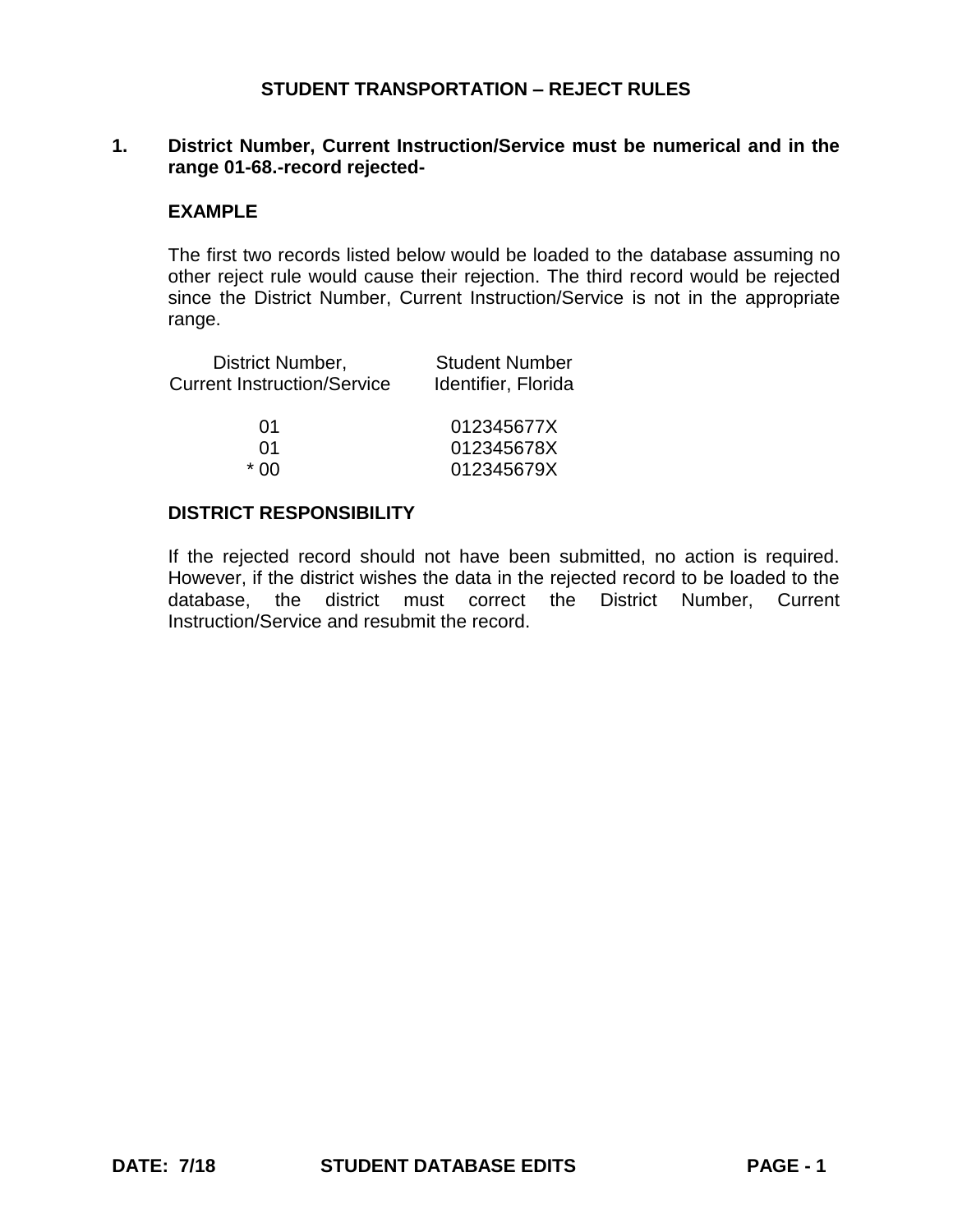## **2. District Number, Current Instruction/Service must be correct for the district submitting the data. -record rejected-**

#### **EXAMPLE**

If district 01 is submitting records, District Number, Current Instruction/Service must be 01 for all records. In the records listed below, the first two records would be loaded to the database assuming no other reject rule would cause their rejection. The third record would be rejected since the District Number, Current Instruction/Service is 02 rather than 01 (the number of the district submitting the record).

| District Number,                   | <b>Student Number</b> |
|------------------------------------|-----------------------|
| <b>Current Instruction/Service</b> | Identifier, Florida   |
|                                    |                       |
| 01                                 | 012345677X            |
| በ1                                 | 012345678X            |
| * በ2                               | 012345679X            |
|                                    |                       |

#### **DISTRICT RESPONSIBILITY**

If the rejected record should not have been submitted, no action is required. However, if the district wishes the data in the rejected record to be loaded to the database, the district must correct the District Number, Current Instruction/Service and resubmit the record.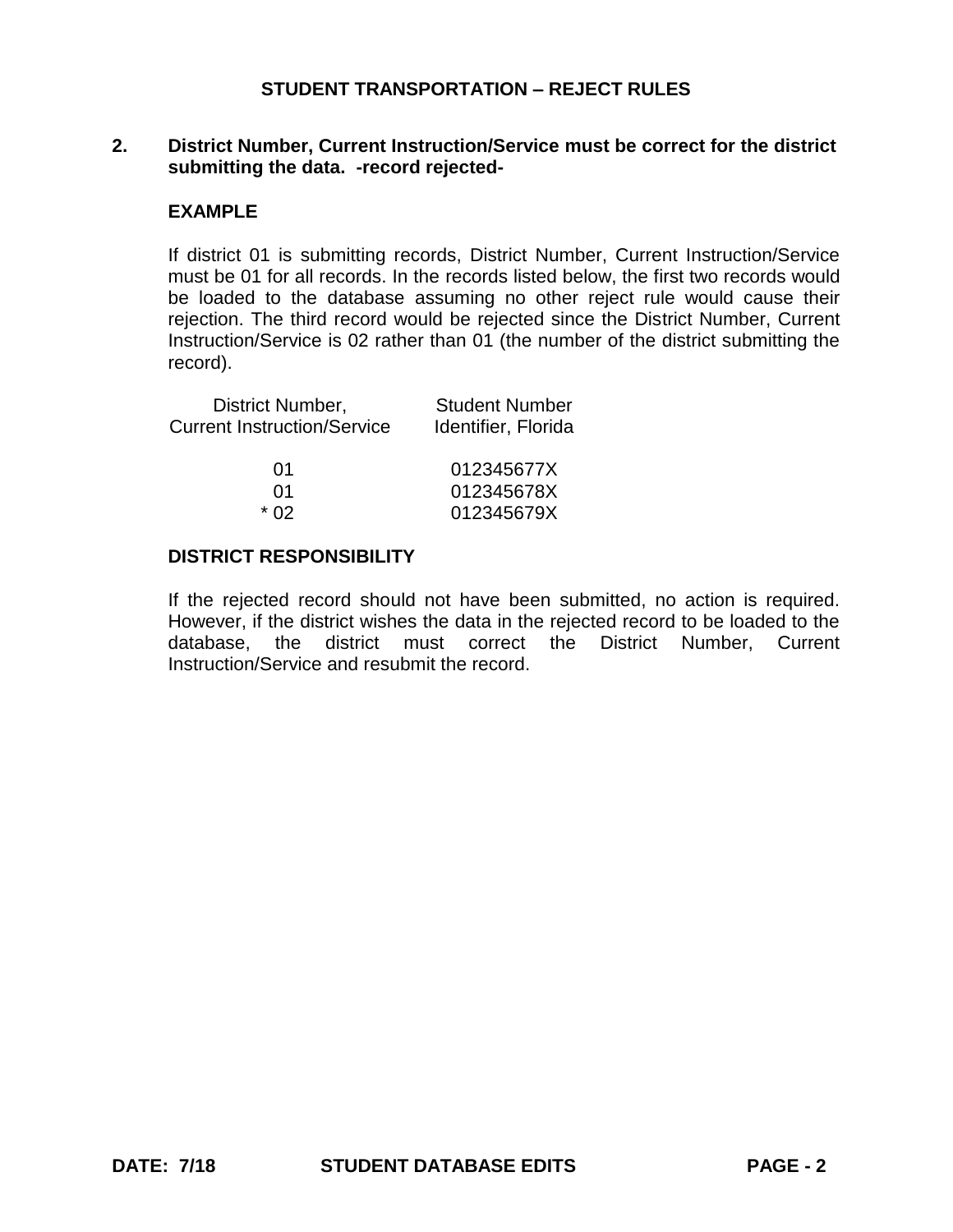**3. The first nine positions of Student Number Identifier, Florida must be numeric. The tenth position of Student Number Identifier, Florida must either be an "X" or numeric. If the tenth position of Student Number Identifier, Florida is numeric, the first two digits must be a valid district number in the range 01-68, 71- 75 or 78-79. If the tenth position of the Student Number Identifier, Florida is an "X", the first three positions may not all be zeroes. -record rejected-**

**Note: For more information on the Student Number Identifier, Florida refer to DOE Information Database Requirements: Volume I -- Automated Student Information System Manual.**

### **EXAMPLE**

The first two records listed below would be loaded to the database assuming no other reject rule would cause their rejection. The third record would be rejected because when the social security number is used as the Student Number Identifier, Florida, the tenth digit must be an "X". The fourth record would be rejected because the Student Number Identifier, Florida contains blanks. The fifth record would be rejected because the first two digits are not a valid district number. The sixth record would be rejected because the tenth position contains an "X", and the first three positions are all zeroes.

| District Number,                   | <b>Student Number</b> |
|------------------------------------|-----------------------|
| <b>Current Instruction/Service</b> | Identifier, Florida   |
|                                    |                       |
| 01                                 | 1234567891            |
| 01                                 | 123456789X            |
| * በ1                               | 123456789C            |
| * 01                               | 123456789             |
| * 01                               | 0023456791            |
| $*$ 01                             | 000123456X            |
|                                    |                       |

# **DISTRICT RESPONSIBILITY**

If the rejected records should not have been submitted, no action is required. However, if the district wishes the data in the rejected records to be loaded to the database, the district must correct the Student Number Identifier, Florida and resubmit the records.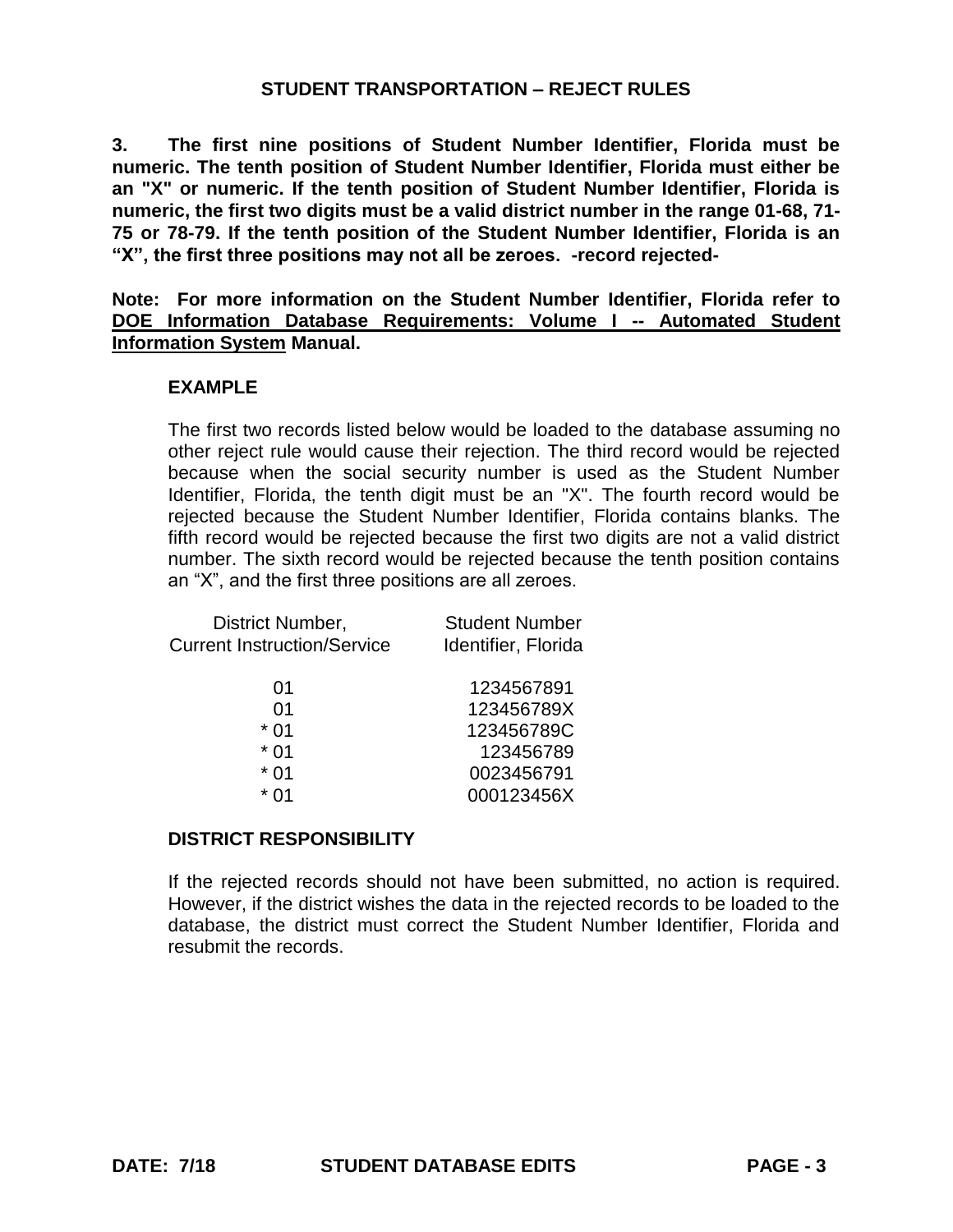## **4. Survey Period Code must be 1, 2, 3, or 4 and must be correct for the submission specified by the district. -record rejected-**

#### **EXAMPLE**

The Survey Period Code as specified in the transmission JCL or in the statements for tape transmission is identified as Survey Period Code "2" and records are coded with Survey Period Code "3". All updates, adds, or deletes with this inconsistency are rejected.

#### **DISTRICT RESPONSIBILITY**

Correct the Survey Period Code either on the records coming in or the transmission JCL and resubmit all of the records.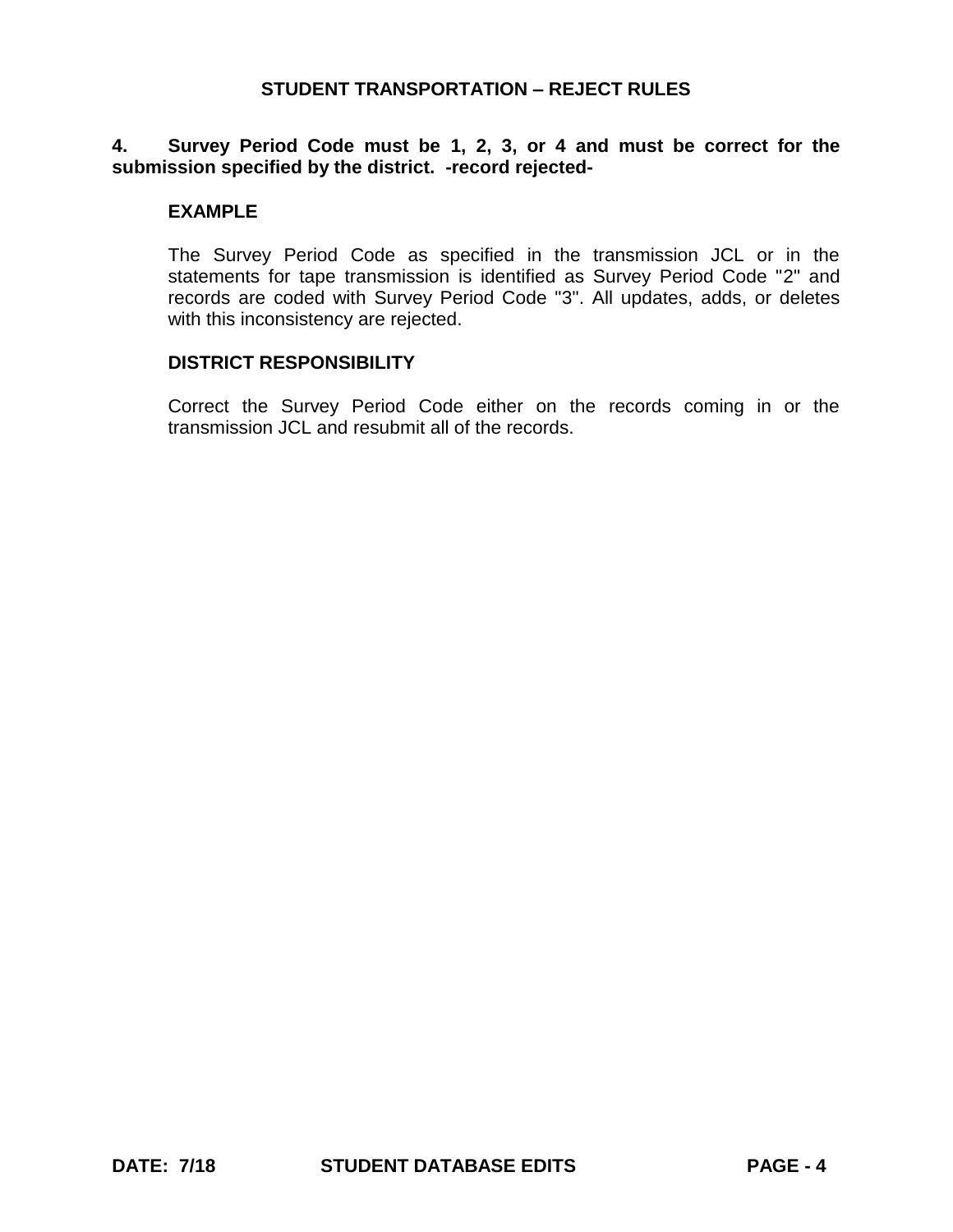**5. The Transaction Code must be A, C or D. For the original transmission, only A is valid. For subsequent batch/update submissions, if A is specified then the record must not already exist on the database; if C or D is specified then the record must exist on the database. -record rejected-**

## **EXAMPLE**

For all original transmissions, the Transaction Code must be "A". An original transaction is the first submission of a record during a survey period. After original transmission of records, changes to the record for elements other than the key elements must be done with a "C" as the Transaction Code. To delete a record, the Transaction Code must be a "D". To change key elements in a batch transaction, the record must FIRST be deleted with a "D" and then added with an "A". Records with an incorrect Transaction Code are rejected.

### **DISTRICT RESPONSIBILITY**

If the rejected records should not have been submitted, no action is required. However, if the district wishes the data in the rejected records to be applied to the database, the district must correct the Transaction Code and resubmit the records.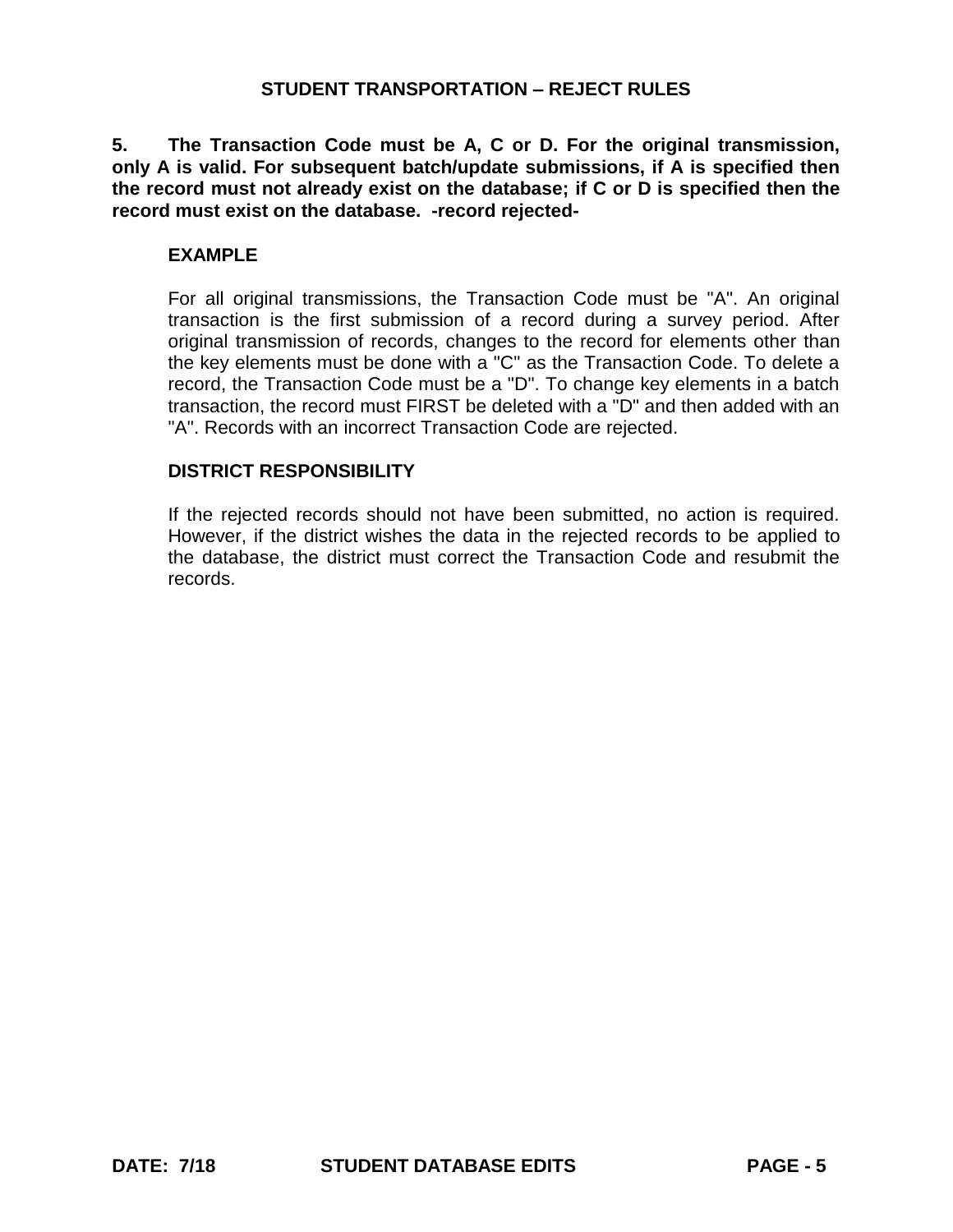## **6. Fiscal Year must be correct for the submission specified by the district. -record rejected-**

### **EXAMPLE**

The Fiscal Year as specified in the Transmission JCL or in the statements for tape transmission is identified as the valid year for data submission but records being submitted have the previous Fiscal Year coded. All updates adds or deletes that have this inconsistency are rejected.

#### **DISTRICT RESPONSIBILITY**

If the rejected records should not have been submitted, no action is required. However, if the district wishes the data in the rejected records to be loaded to the database, the district must correct the Fiscal Year and resubmit the records.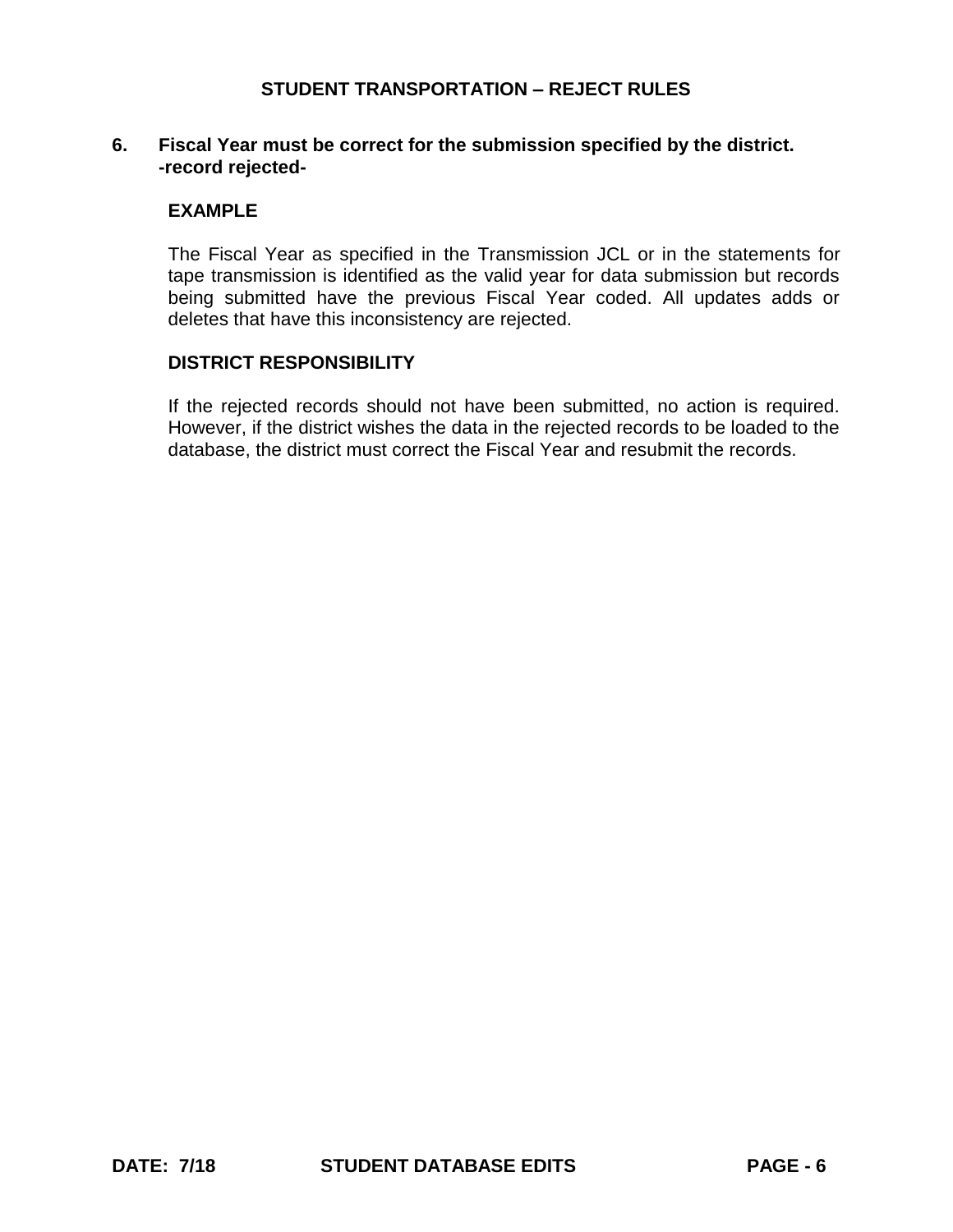## **7. Days in Term (for FTE Purposes) must be numeric, greater than zero and less than 100. -record rejected-**

### **EXAMPLE**

The first record listed below would be loaded to the database assuming no other reject rule would cause its rejection. The second and third records would be rejected because the Days in Term (for FTE Purposes) is not numeric or contains blanks.

| <b>District</b> |                |        |           |
|-----------------|----------------|--------|-----------|
| Number,         | <b>Student</b> |        | Days      |
| Current         | Number         | Survey | in Term   |
| Instruction/    | Identifier,    | Period | (for FTE  |
| Service         | Florida        | Code   | Purposes) |
|                 |                |        |           |
| 01              | 012345678X     | 2      | 090       |
| $*01$           | 012345679X     | 2      | A90       |
| $*$ 01          | 012344567X     | 3      | 90        |
|                 |                |        |           |

#### **DISTRICT RESPONSIBILITY**

If the rejected records should not have been submitted, no action is required. However, if the district wishes the data in the rejected records to be loaded to the database, the district must correct Days in Term (for FTE Purposes) and resubmit the records.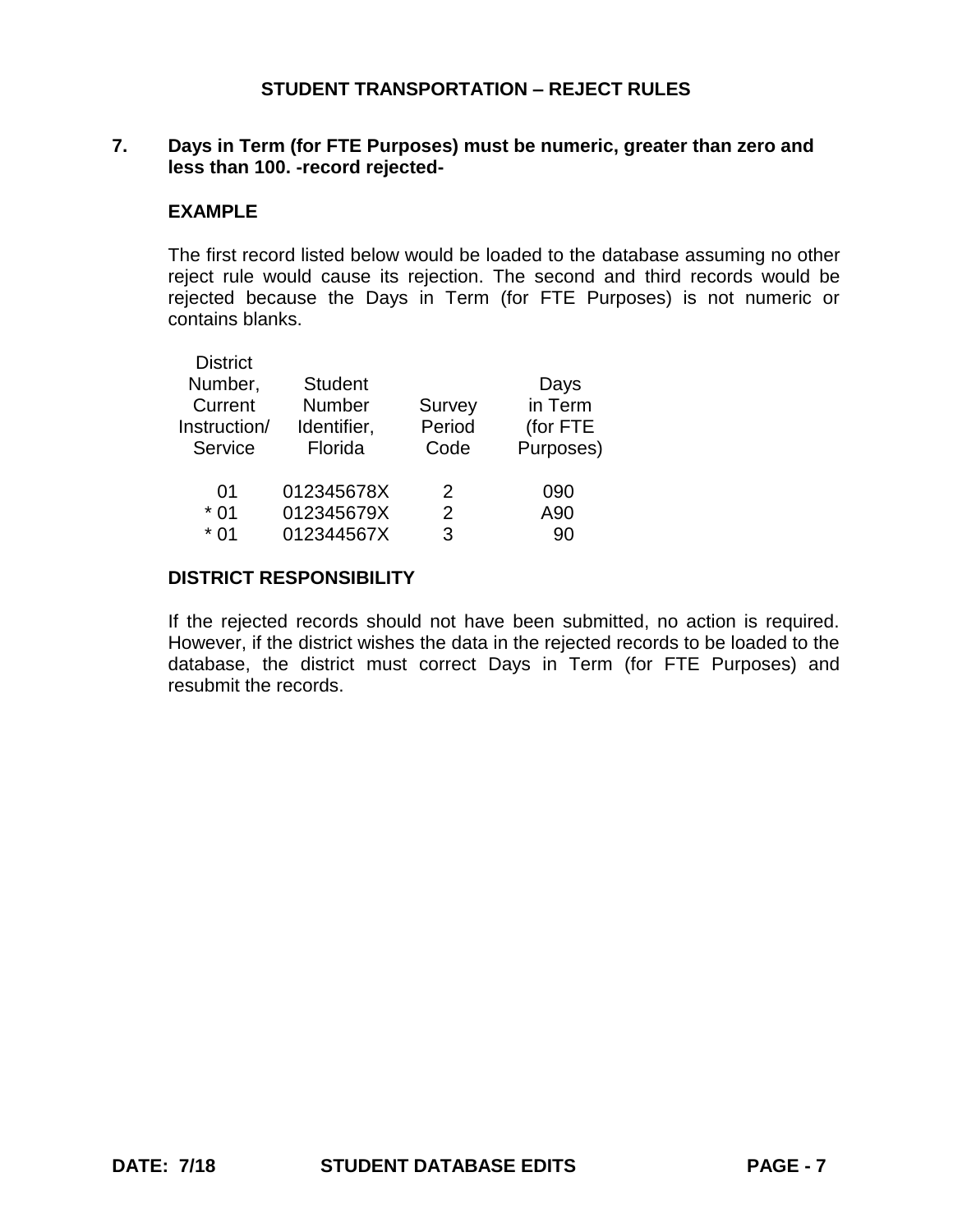# **8. Year-Round/Extended School Year FTE Indicator must be A or Z. -record rejected-**

### **EXAMPLE**

The first two records listed below would be loaded to the database assuming no other reject rule would cause their rejection. The third record would be rejected because the Year-Round Extended School Year FTE Indicator code is not valid on this format.

| <b>District</b><br>Number,<br>Current<br>Instruction/<br>Service | <b>Student</b><br><b>Number</b><br>Identifier,<br>Florida | Survey<br>Period<br>Code | Year-Round/<br><b>Extended School</b><br>Year FTE<br>Indicator |
|------------------------------------------------------------------|-----------------------------------------------------------|--------------------------|----------------------------------------------------------------|
| 01<br>$^{\circ}$                                                 | 012345679X<br>012345677X                                  | 2<br>$\mathcal{P}$       | А<br>7                                                         |
| $*$ 01                                                           | 012345676X                                                | 2                        | R                                                              |

#### **DISTRICT RESPONSIBILITY**

If the rejected record should not have been submitted, no action is required. However, if the district wishes the data in the rejected record to be loaded to the database, the district must correct the Year-Round/Extended School Year FTE Indicator code and resubmit the record.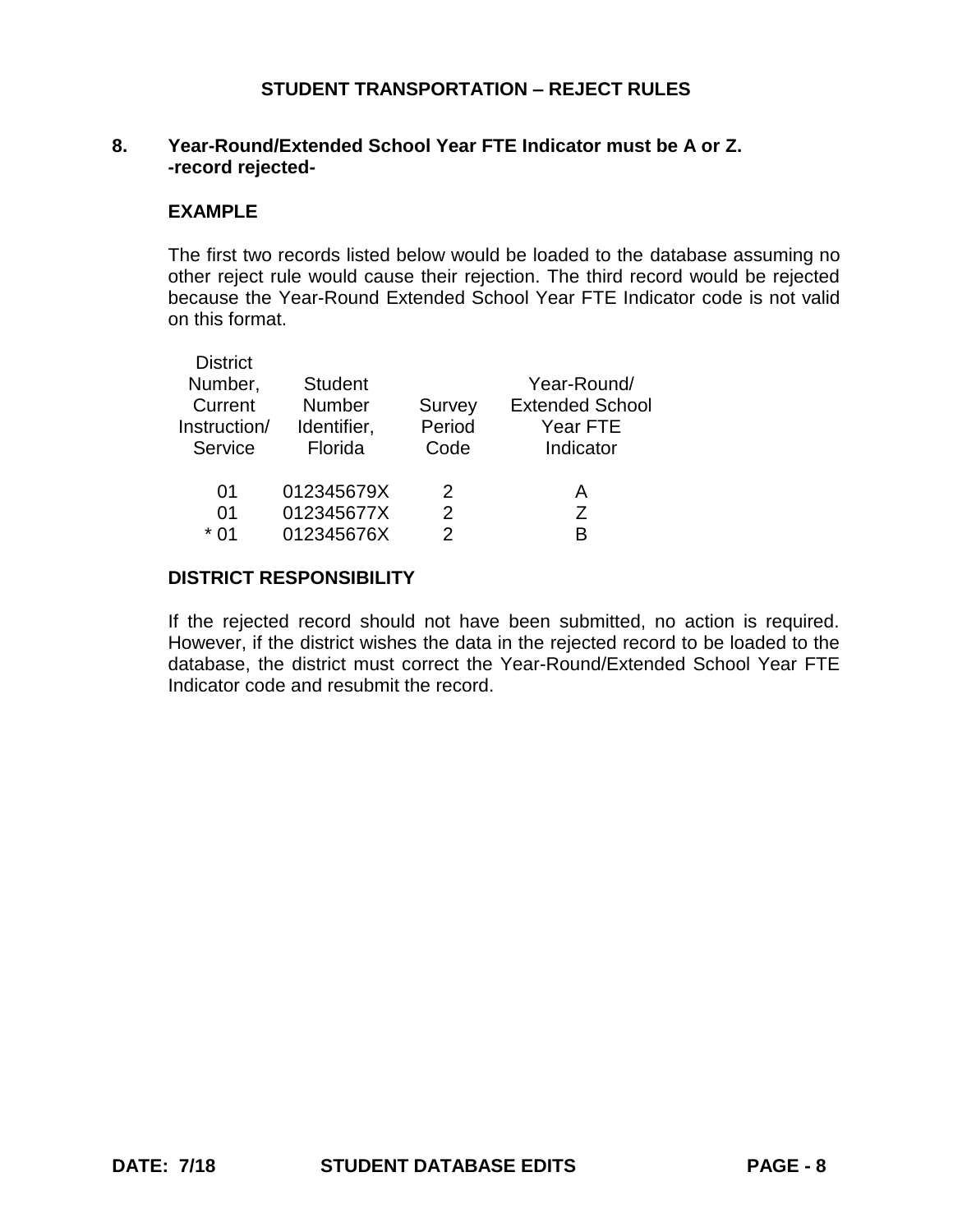#### **9. Bus Number must not contain all spaces (blanks). -record rejected-**

## **EXAMPLE**

The first two records listed below would be loaded to the database assuming no other reject rule would cause their rejection. The third record would be rejected because the number contains all blanks.

| District Number,           |                       |               |
|----------------------------|-----------------------|---------------|
| <b>Current Instruction</b> | <b>Student Number</b> | <b>Bus</b>    |
| /Services                  | Identifier, Florida   | <b>Number</b> |
| 01                         | 012345677X            | 123456789     |
| 01                         | 012345678X            | 1234567ABC    |
| * በ1                       | 012345679X            |               |

# **DISTRICT RESPONSIBILITY**

If the rejected record should not have been submitted, no action is required. However, if the district wishes the data in the rejected record to be loaded to the database, the district must correct the Bus Number and resubmit the record.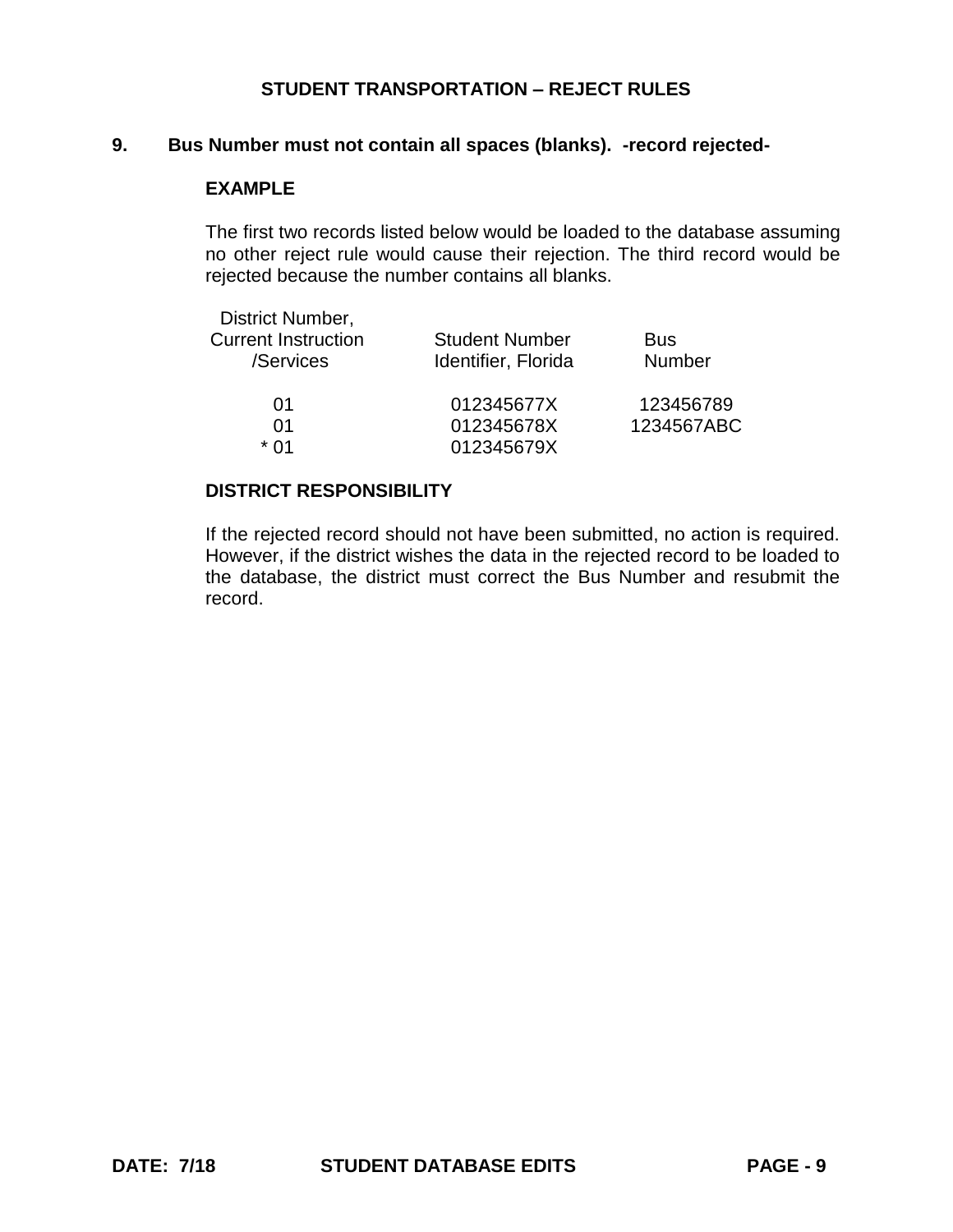## **10. Bus Route Number must not contain all spaces (blanks). -record rejected-**

# **EXAMPLE**

The first two records listed below would be loaded to the database assuming no other reject rule would cause their rejection. The third record would be rejected because the Bus Route Number contains all blanks.

| <b>District</b>      | <b>Student</b> |               |
|----------------------|----------------|---------------|
| Number,              | Number         | <b>Bus</b>    |
| Current Instruction/ | Identifier,    | Route         |
| <b>Services</b>      | Florida        | <b>Number</b> |
| 01                   | 123456789X     | 12345678      |
| 01                   | 012345678X     | 65432ABC      |
| *Λ1                  | 012345677X     |               |

### **DISTRICT RESPONSIBILITY**

If the rejected record should not have been submitted, no action is required. However, if the district wishes the data in the rejected record to be loaded to the database, the district must correct the Bus Route Number and resubmit the record.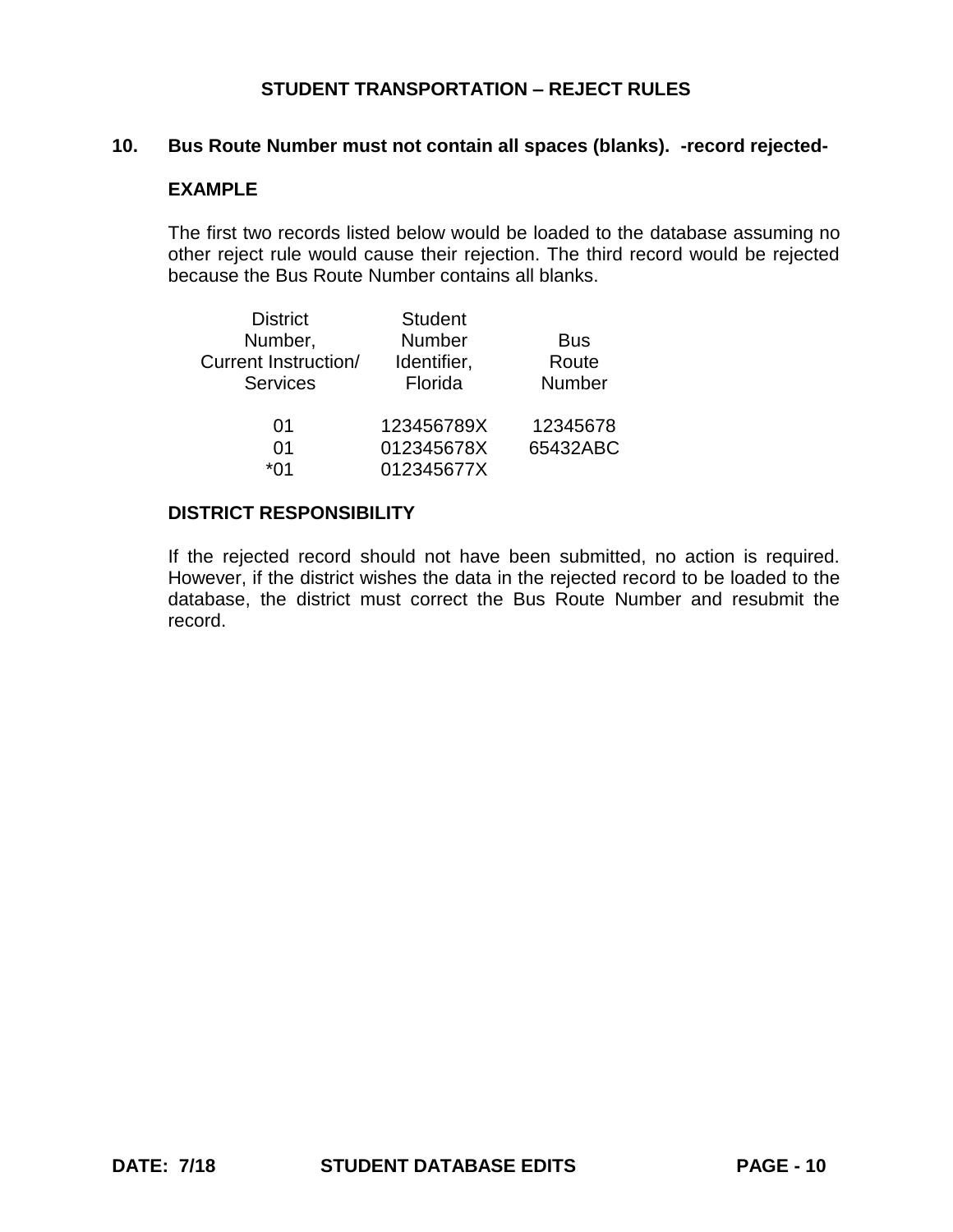### **11. Vehicle Category must be B, E, P, or G. -record rejected-**

## **EXAMPLE**

The first two records listed below would be loaded to the database assuming no other reject rule would cause their rejection. The third record would be rejected because the Vehicle Category code is not valid.

| <b>Student Number</b><br>Identifier, Florida | Vehicle<br>Category |
|----------------------------------------------|---------------------|
| 123456789X                                   | R                   |
| 012345678X                                   | G                   |
| 123445678X                                   | H                   |
|                                              |                     |

### **DISTRICT RESPONSIBILITY**

If the rejected record should not have been submitted, no action is required. However, if the district wishes the data in the rejected record to be loaded to the database, the district must correct the Vehicle Category code and resubmit the record.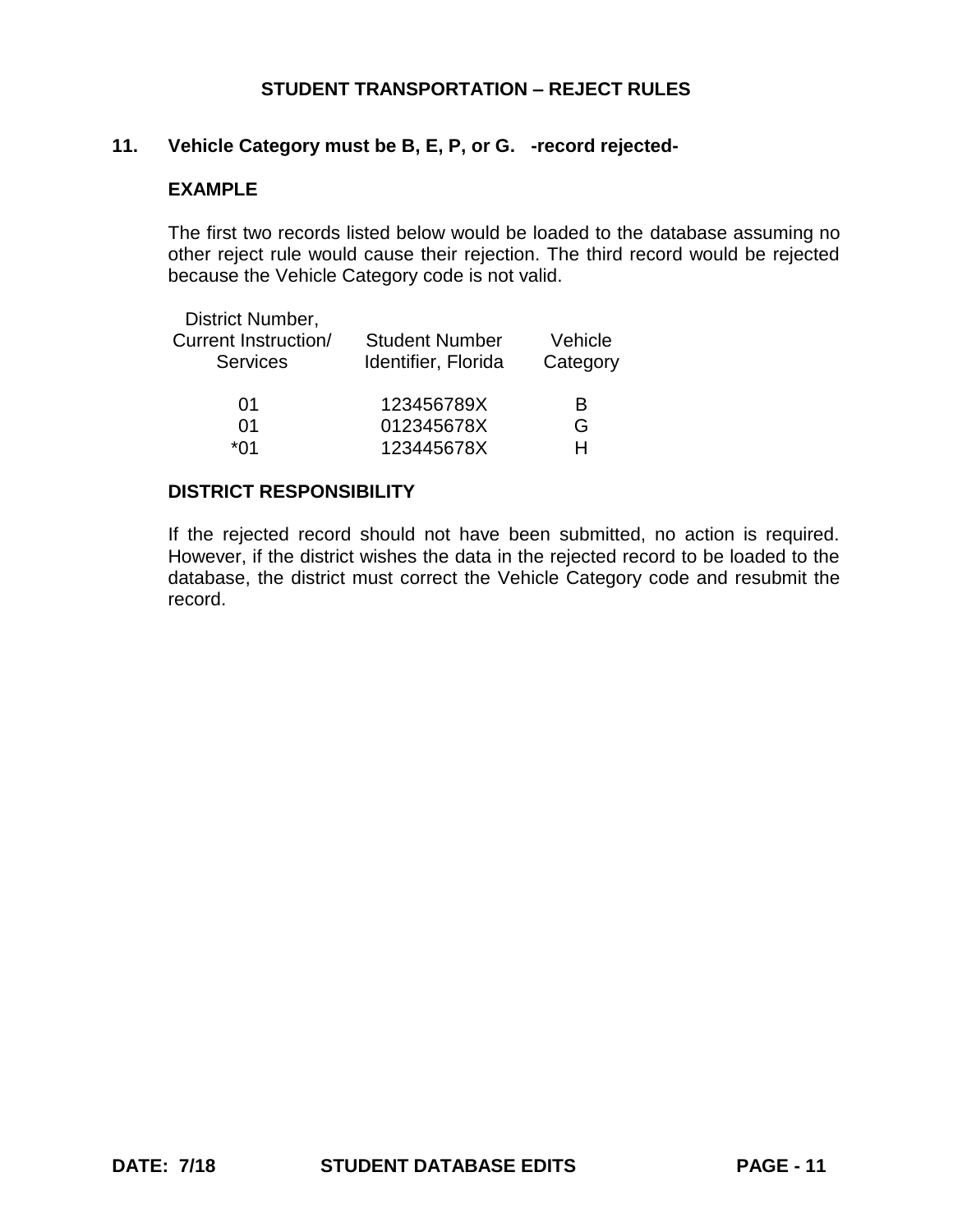# **12. Transportation Membership Category must be F, G, L, M, or N. -record rejected-**

### **EXAMPLE**

The first two records listed below would be loaded to the database assuming no other reject rule would cause their rejection. The third record would be rejected because the Transportation Membership Category code is not valid.

| District Number,            |                       | Transportation |
|-----------------------------|-----------------------|----------------|
| <b>Current Instruction/</b> | <b>Student Number</b> | Membership     |
| Service                     | Identifier, Florida   | Category       |
|                             |                       |                |
| 01                          | 012345678X            |                |
| 01                          | 123456789X            | м              |
| * በ1                        | 123456788X            |                |

# **DISTRICT RESPONSIBILITY**

If the rejected record should not have been submitted, no action is required. However, if the district wishes the data in the rejected record to be loaded to the database, the district must correct the Transportation Membership Category code and resubmit the record.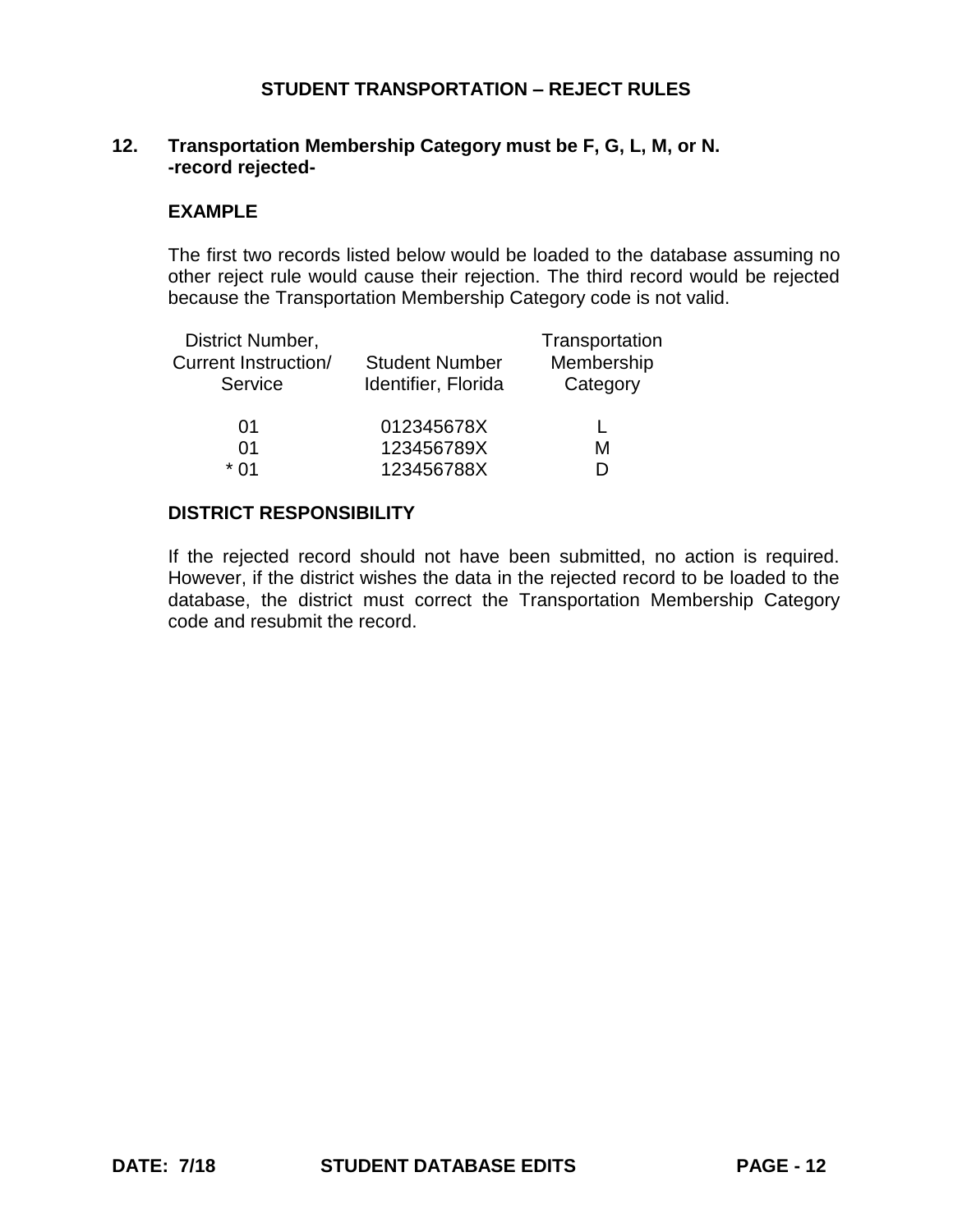**13. Each Student Transportation record must be unique based on District Number, Current Instruction/Service; Student Number Identifier, Florida; Survey Period Code, Fiscal Year and Year-Round/Extended School Year FTE Indicator. -first record accepted, all other duplicate records rejected-**

## **EXAMPLE**

The first, third and fourth records listed below would be loaded to the database assuming no other reject rule would cause their rejection. The second and fifth records would be rejected since they are duplicates (same District Number, Current Instruction/Service; Student Number Identifier, Florida; Survey Period Code; Fiscal Year and Year-Round/Extended Year FTE Indicator) of the first and fourth records, respectively.

| <b>District</b> |                |                |               |                      |
|-----------------|----------------|----------------|---------------|----------------------|
| <b>Number</b>   | <b>Student</b> |                |               | Year-Round/          |
| Current         | Number         | Survey         |               | Extended             |
| Instruction/    | Identifier,    | Period         | <b>Fiscal</b> | <b>School Year</b>   |
| Service         | Florida        | Code           | Year          | <b>FTE</b> Indicator |
| 01              | 012345677X     | 2              | ****          | А                    |
| * 01            | 012345677X     | 2              | ****          | A                    |
| 01              | 012345678X     | $\overline{2}$ | ****          | А                    |
| 01              | 012345654X     | 2              | ****          | Α                    |
| * በ1            | 012345654X     | 2              | ****          | А                    |
|                 |                |                |               |                      |

\*\*\*\*= Valid fiscal year for data transmission.

#### **DISTRICT RESPONSIBILITY**

If the records that were accepted and loaded to the database are correct ones, no action is required. However, if the district wishes the data in the rejected records to be loaded to the database, the district must delete any invalid records, correct any rejected records if necessary, and resubmit the corrected records.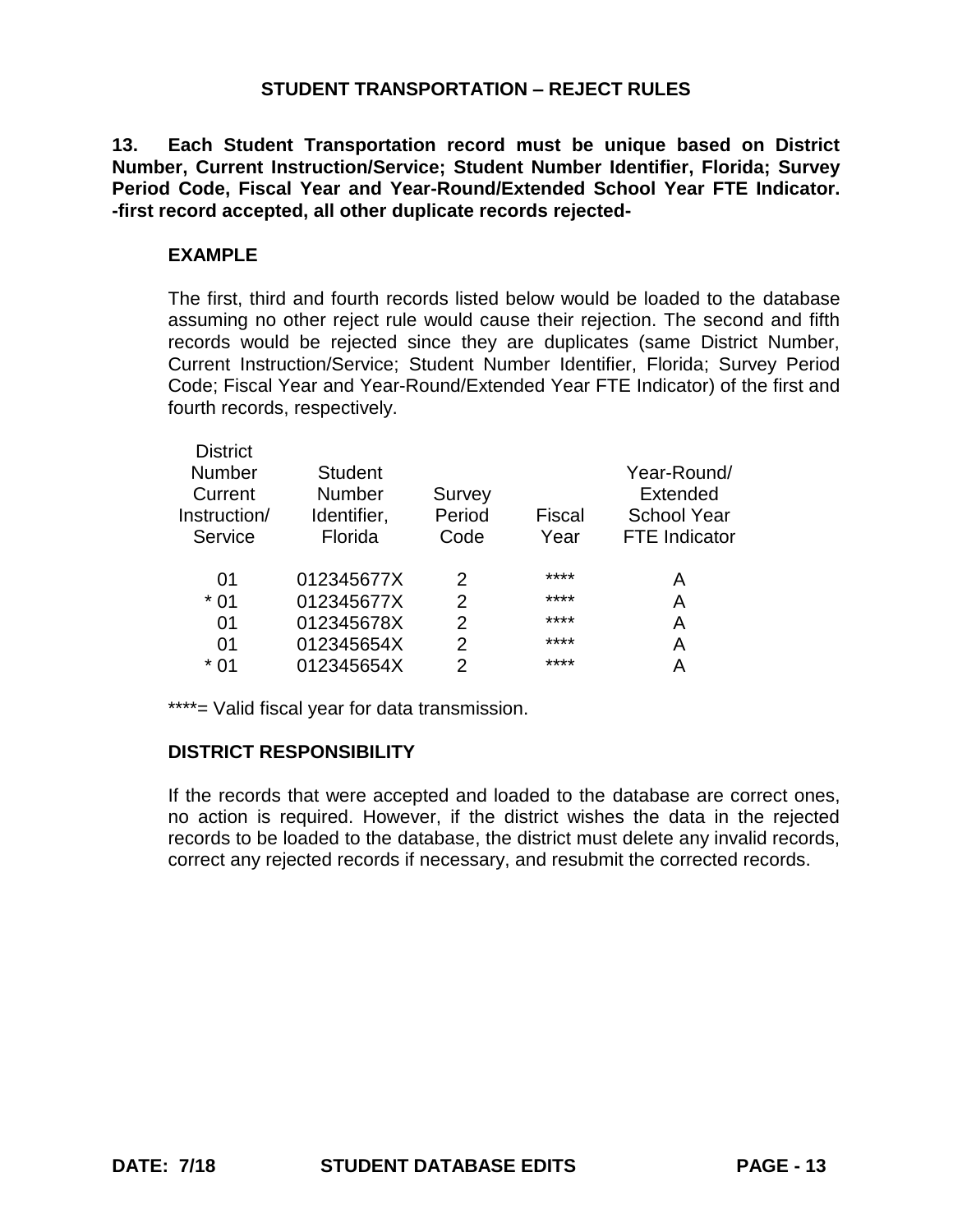### **14. If Vehicle Category equals B, then Bus Number must not be all Zs. -record rejected-**

#### **EXAMPLE**

The first two records listed below would be loaded to the database assuming no other reject rule would cause their rejection. The third record would be rejected because the Bus Number contains all Zs.

| District Number,<br>Current Instruction/<br><b>Services</b> | Vehicle<br>Category | <b>Bus</b><br><b>Number</b> |
|-------------------------------------------------------------|---------------------|-----------------------------|
| 01                                                          | R                   | 12345678                    |
| በ1                                                          | R                   | 65432ABC                    |
| * በ1                                                        |                     |                             |

## **DISTRICT RESPONSIBILITY**

If the rejected record should not have been submitted, no action is required. However, if the district wishes the data in the rejected record to be loaded to the database, the district must correct the Bus Number and resubmit the record.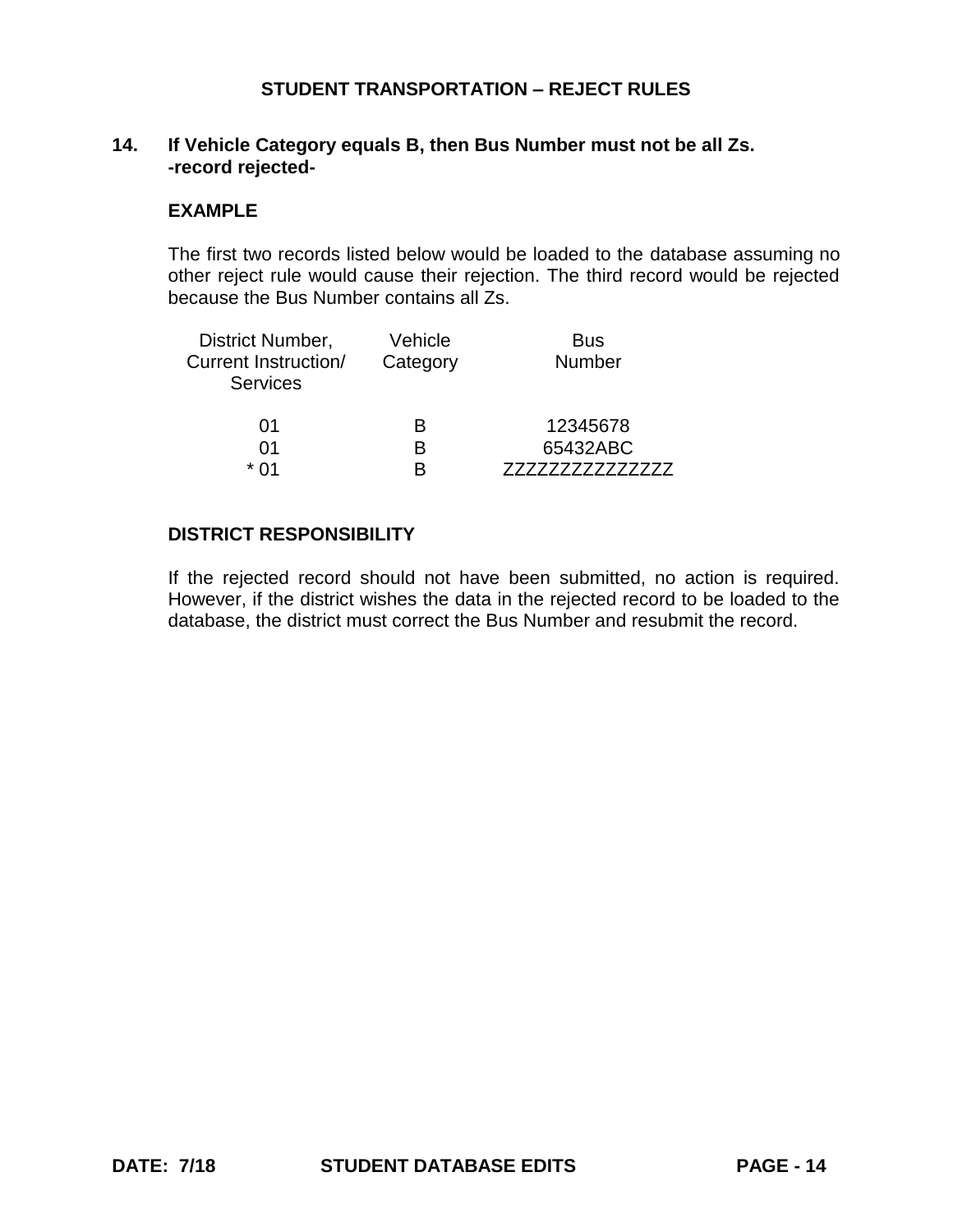## **15. If Vehicle Category equals B, then Bus Route Number must not be all Zs. -record rejected-**

#### **EXAMPLE**

The first two records listed below would be loaded to the database assuming no other reject rule would cause their rejection. The third record would be rejected because the Bus Route Number contains all Zs.

| District Number,<br><b>Current Instruction/</b><br><b>Services</b> | Vehicle<br>Category | <b>Bus Route</b><br><b>Number</b> |
|--------------------------------------------------------------------|---------------------|-----------------------------------|
| 01                                                                 | R                   | 12345678                          |
| 01<br>* በ1                                                         | R<br>R              | 65432ABC                          |
|                                                                    |                     |                                   |

# **DISTRICT RESPONSIBILITY**

If the rejected record should not have been submitted, no action is required. However, if the district wishes the data in the rejected record to be loaded to the database, the district must correct the Bus Route Number and resubmit the record.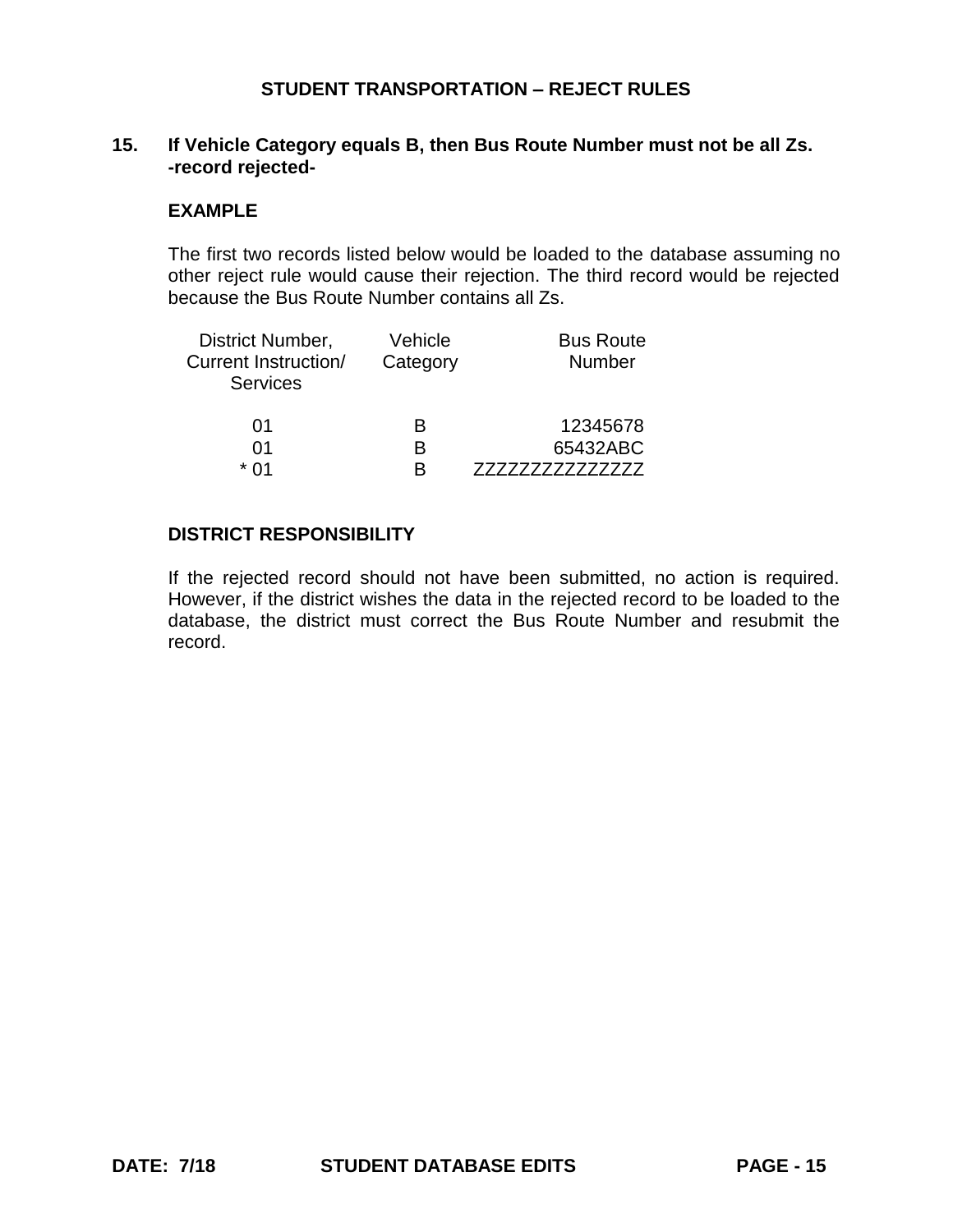## **16. District Number, Current Enrollment must be numeric and in the range 01-68. -record rejected-**

#### **EXAMPLE**

The first two records listed below would be written to the database assuming no other reject rule would cause their rejection. The third record would be rejected because the District Number, Current Enrollment is not in the appropriate range.

| <b>Student Number</b> |
|-----------------------|
| Identifier, Florida   |
| 012345677X            |
| 012345678X            |
| 012345679X            |
|                       |

#### **DISTRICT RESPONSIBILITY**

If the rejected record should not have been submitted, no action is required. However, if the district wishes the data in the rejected record to be loaded to the database, the district must correct the District Number, Current Enrollment and resubmit the record.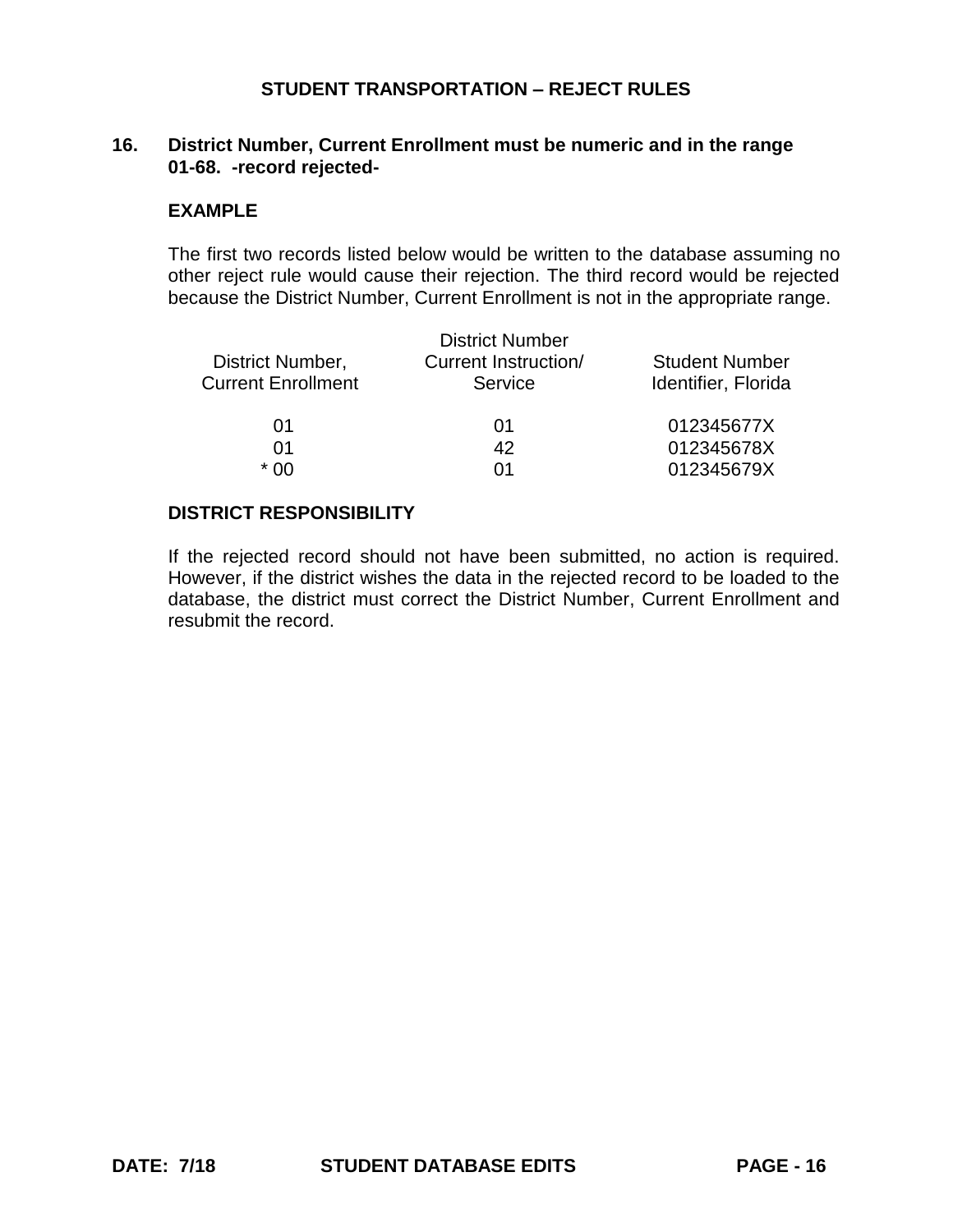**17. The Student Number Identifier, Local may be any combination of letters, numbers and blanks. (All blanks are allowable.) It must be left-justified with trailing blanks. -record rejected-**

# **EXAMPLE**

The first three records listed below would be loaded to the database assuming no other edit would cause their rejection. The fourth record would be rejected because the Student Number Identifier, Local contains a symbol (@). The fifth record would be rejected because it is right-justified rather than left-justified.

| <b>District</b> | <b>Student</b> |
|-----------------|----------------|
| Number,         | Number         |
| Current         | Identifier,    |
| Enrollment      | Local          |
| 01              | 0123456789     |
| 01              | ABC123DEF9     |
| 01              | 3001 28K       |
| 0 <sub>1</sub>  | 2121@xyz       |
|                 | 123456         |
|                 |                |

#### **DISTRICT RESPONSIBILITY**

If the rejected records should not have been submitted, no action is required. However, if the district wishes the data in the rejected records to be loaded to the database, the district must correct the Student Number Identifier, Local and resubmit the records.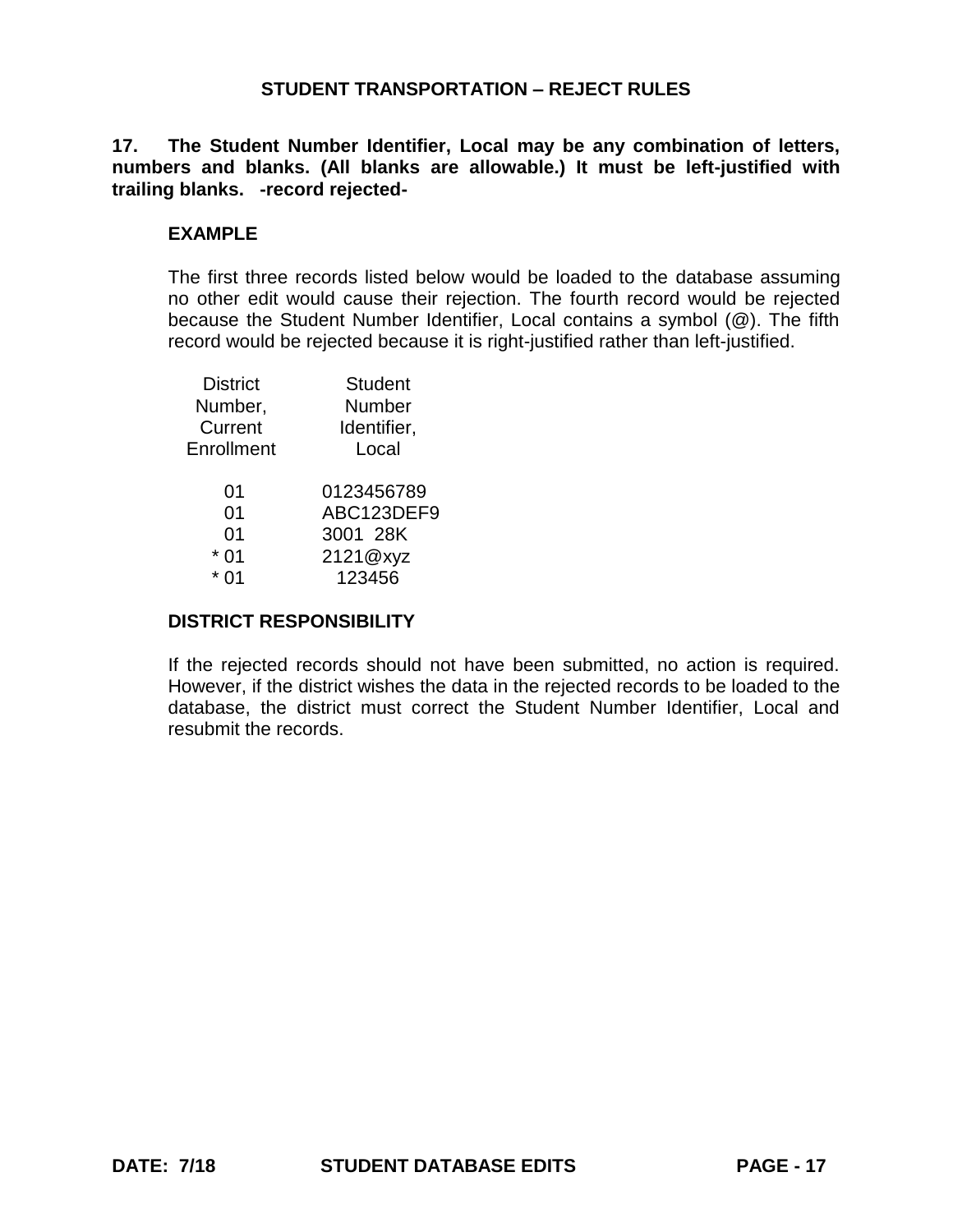**19. If Transportation Membership Category is G then Hazardous Walking Code must be 111111, otherwise must be 000000 for all other Transportation Membership Categories (F, L, M N). -record rejected-**

#### **EXAMPLE**

The first two records listed below would be loaded to the database assuming no other reject rule would cause its rejection. The third record would be rejected because Transportation Membership Category code is G and Hazardous Walking Code is not 111111.

| <b>District</b> |                |                |           |
|-----------------|----------------|----------------|-----------|
| Number,         | <b>Student</b> |                |           |
| Current         | <b>Number</b>  | Transportation | Hazardous |
| Instruction/    | Identifier,    | Membership     | Walking   |
| Service         | Florida        | Category       | Code      |
|                 |                |                |           |
| 01              | 012345677X     | G              | 111111    |
| 01              | 012345676X     |                | 000000    |
| * በ1            | 012345676X     | G              | 000000    |
|                 |                |                |           |

### **DISTRICT RESPONSIBILITY**

If the rejected record should not have been submitted, no action is required. However, if the district wishes the data in the rejected record to be loaded to the database, the district must correct the Transportation Membership Category code or Hazardous Walking Code and resubmit the record.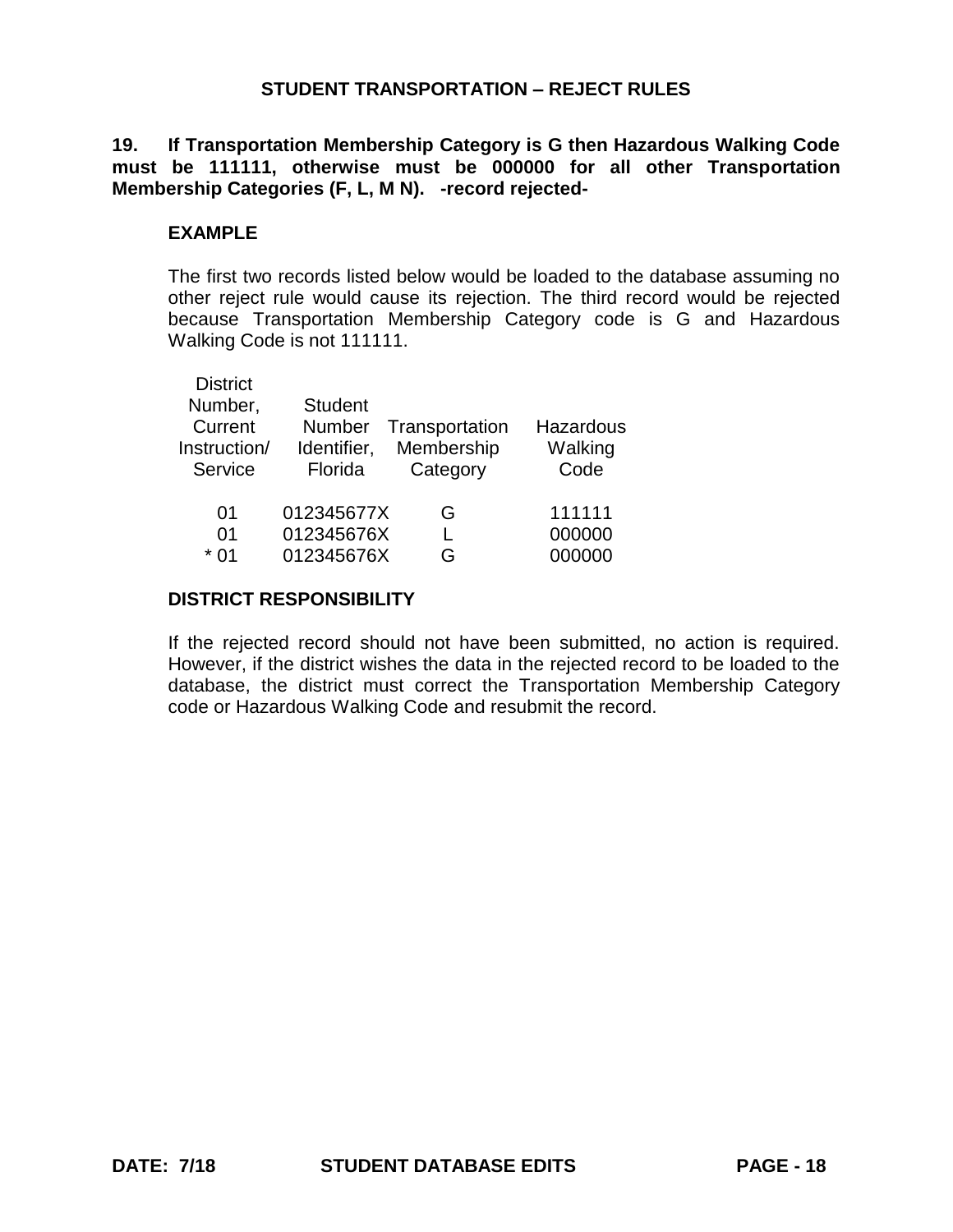**21. Florida Education Identifier (FLEID) is alphanumeric and must be entered as "FL" in the first 2 positions followed by twelve numeric digits. No blanks, spaces or all zeros for the twelve numeric digits are allowable. -record rejected-**

#### **EXAMPLE**

The first two records listed below would be loaded to the database assuming no other reject rule would cause their rejection. The third record would be rejected because the Florida Education Identifier (FLEID) is not a valid FLEID.

| District Number,          | <b>Student Number</b> | <b>Florida Education</b> |
|---------------------------|-----------------------|--------------------------|
| <b>Current Enrollment</b> | Identifier, Florida   | <b>Identifier</b>        |
| 01                        | 012345677X            | FL340945895734           |
| 01                        | 012345678X            | FL004583948567           |
| *Λ1                       | 012345679X            | FL000000000000           |

### **DISTRICT RESPONSIBILITY**

If the rejected record should not have been submitted, no action is required. However, if the district wishes the data in the rejected record to be loaded to the database, the district must correct the Florida Education Identifier and resubmit the record for processing.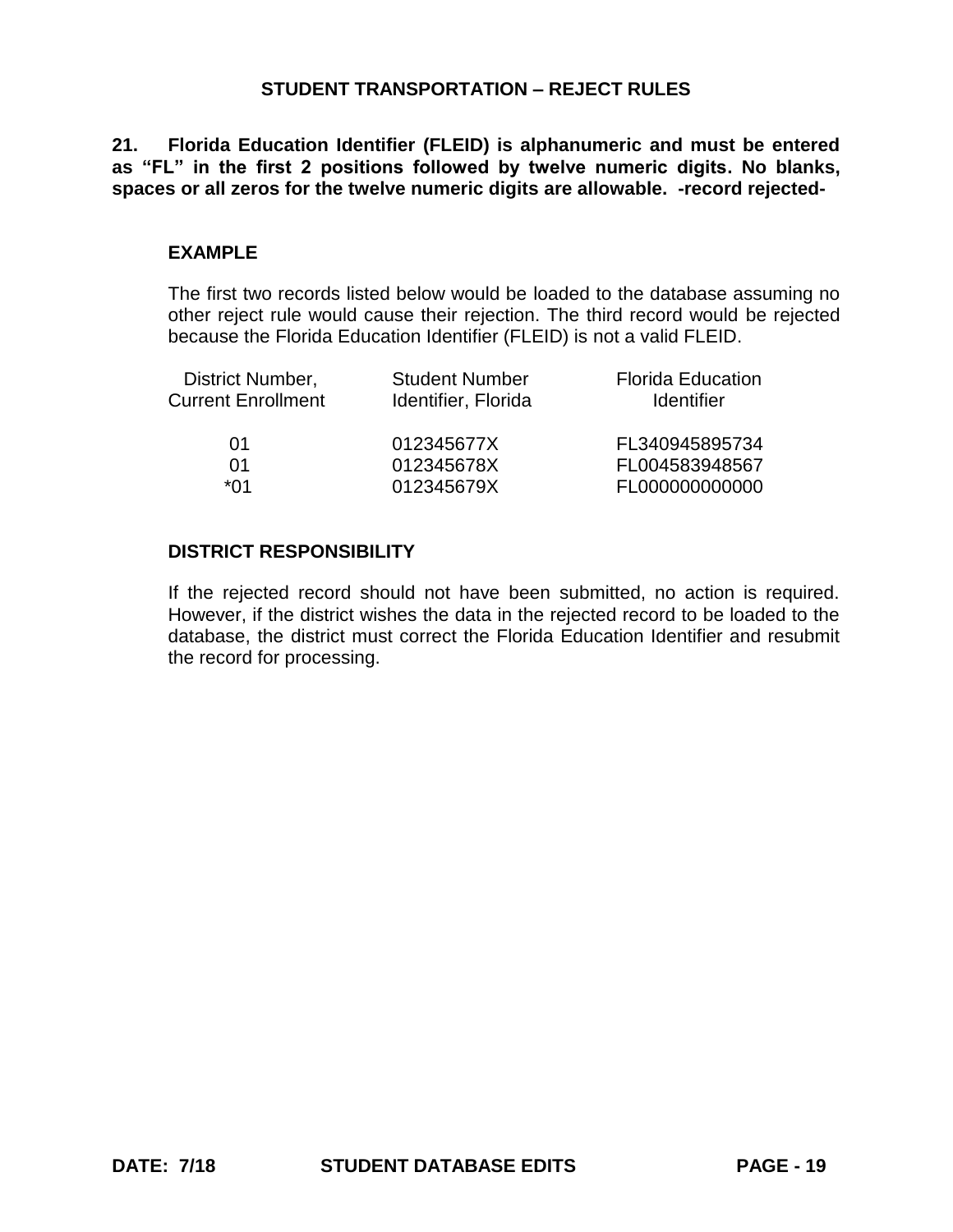**22. If the Survey Period is 2 or 3 and the District Number, Current Enrollment exists on the Less than 180 Days Regular School Year table, then the Days in Term (for FTE Purposes) should not exceed the days in the survey reported on the Less than 180 Days Regular School Year table. Match on by Year and District Number, Current Enrollment. -record rejected-**

**Note: Less than 180 Days Regular School Year table can be found at (DPS.DISTRICT.GQ.F71497.Yyyyy).**

#### **EXAMPLE**

The first and second records listed below would be loaded to the database assuming no other reject rule would cause their rejection. The third record would be rejected because the district previously informed the department that the Days in Term for Survey 3 is 86.

| <b>District</b><br>Number,<br>Current<br>Enrollment | <b>Student</b><br>Number<br>Identifier,<br>Florida | Survey<br>Period<br>Code | Days<br>in Term<br>(for FTE<br>Purposes) |
|-----------------------------------------------------|----------------------------------------------------|--------------------------|------------------------------------------|
| 24                                                  | 012345678X                                         | 2                        | 85                                       |
| 24                                                  | 012345679X                                         | 2                        | 82                                       |
| $*24$                                               | 012344567X                                         | 3                        | 88                                       |

### **DISTRICT RESPONSIBILITY**

If the rejected record should not have been submitted, no action is required. However, if the district wishes the rejected record to be loaded to the database, the district must correct the Days in Term field on the Student Transportation format and resubmit the record.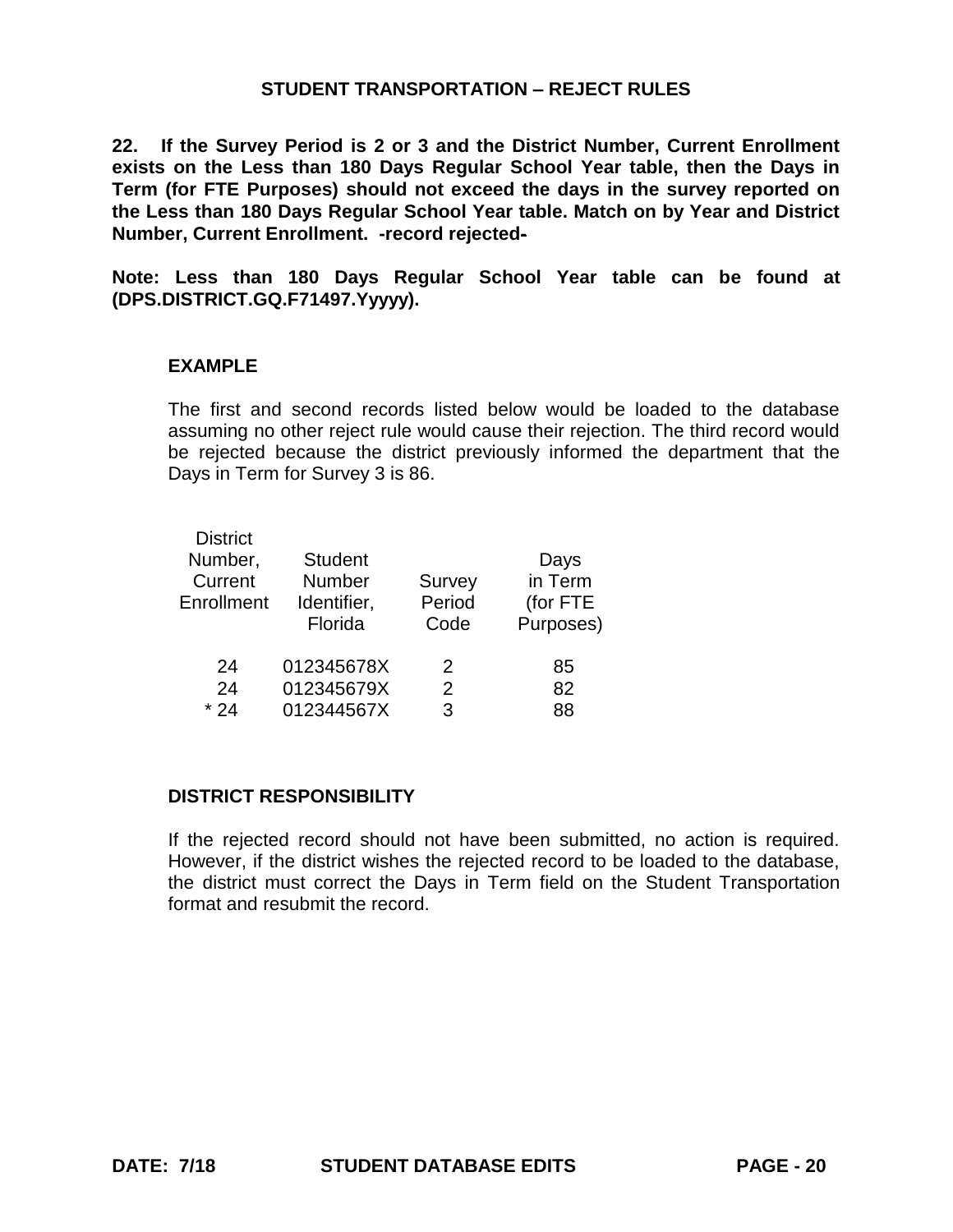# **23. If Transportation Membership Category is L or N, then Vehicle Category must be B. -record rejected-**

## **EXAMPLE**

The first two records listed below would be loaded to the database assuming no other reject rule would cause their rejection. The third record would be rejected because the Vehicle Category code is not valid.

| District Number,<br>Transportation |                       |          |            |
|------------------------------------|-----------------------|----------|------------|
| Current Instruction/               | <b>Student Number</b> | Vehicle  | Membership |
| <b>Services</b>                    | Identifier, Florida   | Category | Category   |
| 01                                 | 123456789X            | в        | N          |
| 01                                 | 012345678X            | в        |            |
| *01                                | 123445678X            |          | N          |

# **DISTRICT RESPONSIBILITY**

If the rejected record should not have been submitted, no action is required. However, if the district wishes the data in the rejected record to be loaded to the database, the district must correct the Vehicle Category code and resubmit the record.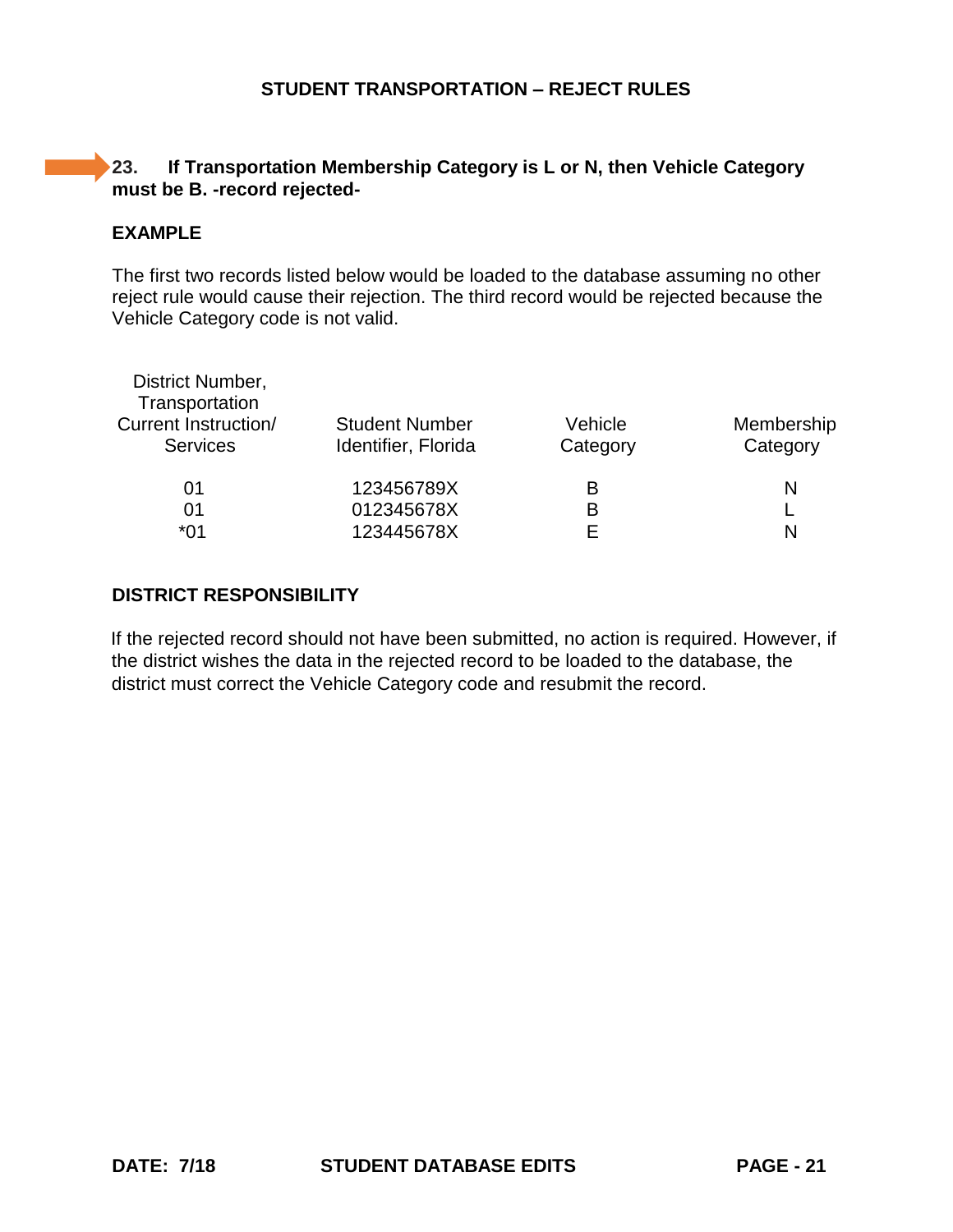## **NEW EDIT FOR 1819**

# **24. If District Number, Current Enrollment is 68, then Transportation Membership Category must be N. -record rejected-**

# **EXAMPLE**

The first two records listed below would be loaded to the database assuming no other reject rule would cause their rejection. The third record would be rejected because the Vehicle Category code is not valid.

| District Number,<br><b>Current Enrollment</b> | <b>Student Number</b><br>Identifier, Florida | Transportation<br>Membership<br>Category |
|-----------------------------------------------|----------------------------------------------|------------------------------------------|
| 68                                            | 012345678X                                   | N                                        |
| 68                                            | 123456789X                                   | N                                        |
| * 68                                          | 123456788X                                   | G                                        |
|                                               |                                              |                                          |

### **DISTRICT RESPONSIBILITY**

If the rejected record should not have been submitted, no action is required. However, if the district wishes the data in the rejected record to be loaded to the database, the district must correct the Transportation Membership Category and resubmit the record.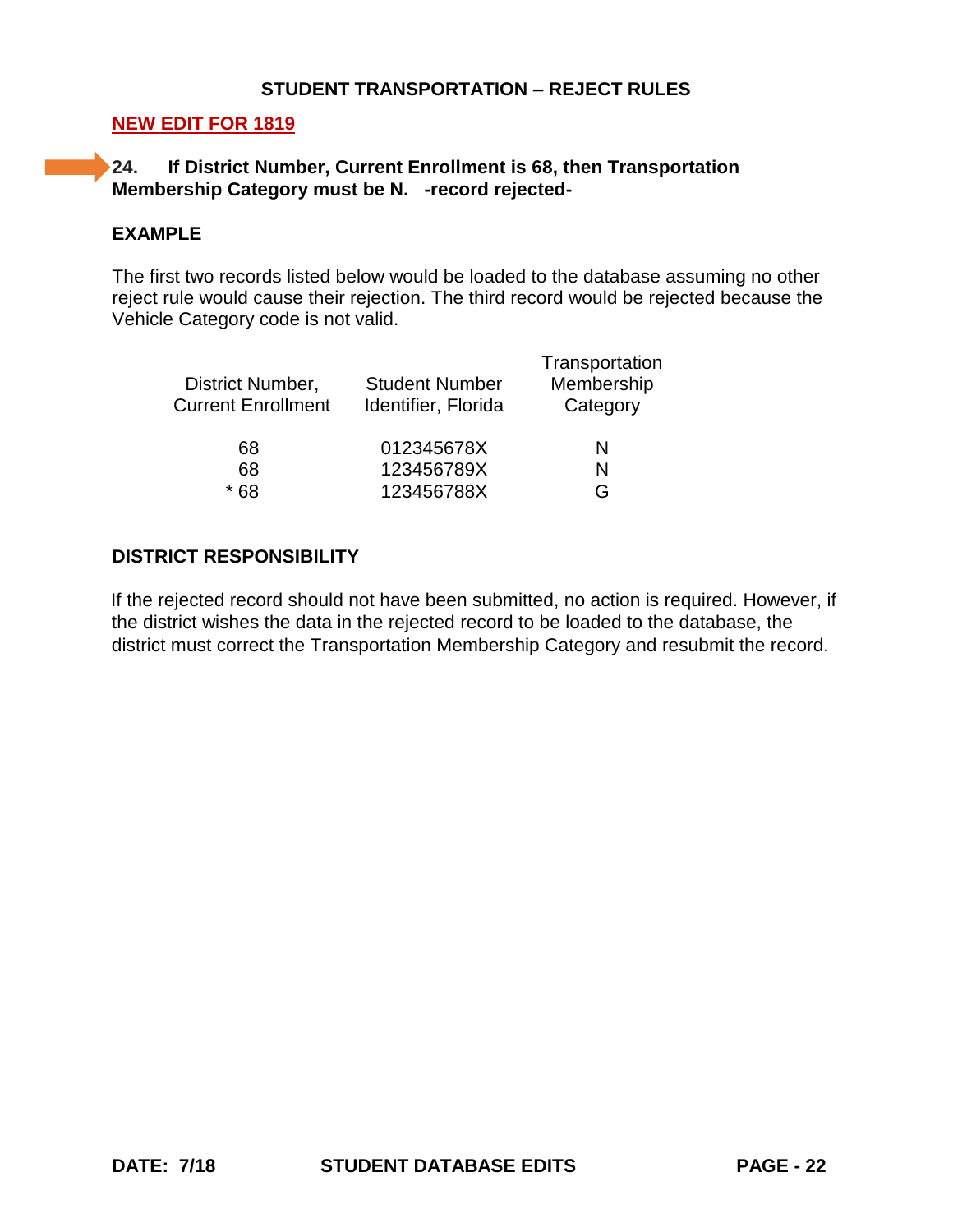# **STUDENT TRANSPORTATION – STATE VALIDATION**

**50. Each Student Transportation record must have a matching Student Demographic record based on District Number, Current Enrollment; Student Number Identifier, Florida; Survey Period Code; and Fiscal Year. -state validation.**

**Note:** Students transported and reported by one district (District Number, Current Instruction/Service) but officially enrolled in another district (District Number, Current Enrollment), should have a matching Student Demographic Information record sent by the district in which the student is officially enrolled, not by the district providing the transportation. For a list of Student Transportation records that do not have a matching Student Demographic Information record, refer to district-level transportation report F71026.

# **EXAMPLE**

District

The Student Transportation record listed below which is marked with an asterisk would cause a message to be generated because it does not have a matching Student Demographic record.

*Student Transportation records*

| <b>District</b> |                 |                |        |        |
|-----------------|-----------------|----------------|--------|--------|
| Number          | <b>District</b> | <b>Student</b> |        |        |
| Current         | Number,         | <b>Number</b>  | Survey |        |
| Instruction/    | Current         | Identifier,    | Period | Fiscal |
| Service         | Enrollment      | Florida        | Code   | Year   |
|                 |                 |                |        |        |
|                 | 01              | 012345678X     | 2      | ****   |
| 01              | 01              | 019876545X     | 2      | ****   |
| ሰ1              | 42              | 429876546X     | 2      | ****   |
|                 |                 |                |        |        |

*Student Demographic Information records*

| <b>DISTRICT</b> |                 |                |        |        |
|-----------------|-----------------|----------------|--------|--------|
| Number,         | <b>District</b> | <b>Student</b> |        |        |
| Current         | Number,         | <b>Number</b>  | Survey |        |
| Instruction/    | Current         | Identifier,    | Period | Fiscal |
| Service         | Enrollment      | Florida        | Code   | Year   |
|                 |                 |                |        |        |
| 01              | 01              | 019876545X     | 2      | ****   |
| 42              | 42              | 429876546X     | 2      | ****   |

\*\*\*\* = Valid fiscal year for data submission.

# **DISTRICT RESPONSIBILITY**

The district must delete the Student Transportation record or add a Student Demographic record to match the key fields on the Student Transportation record.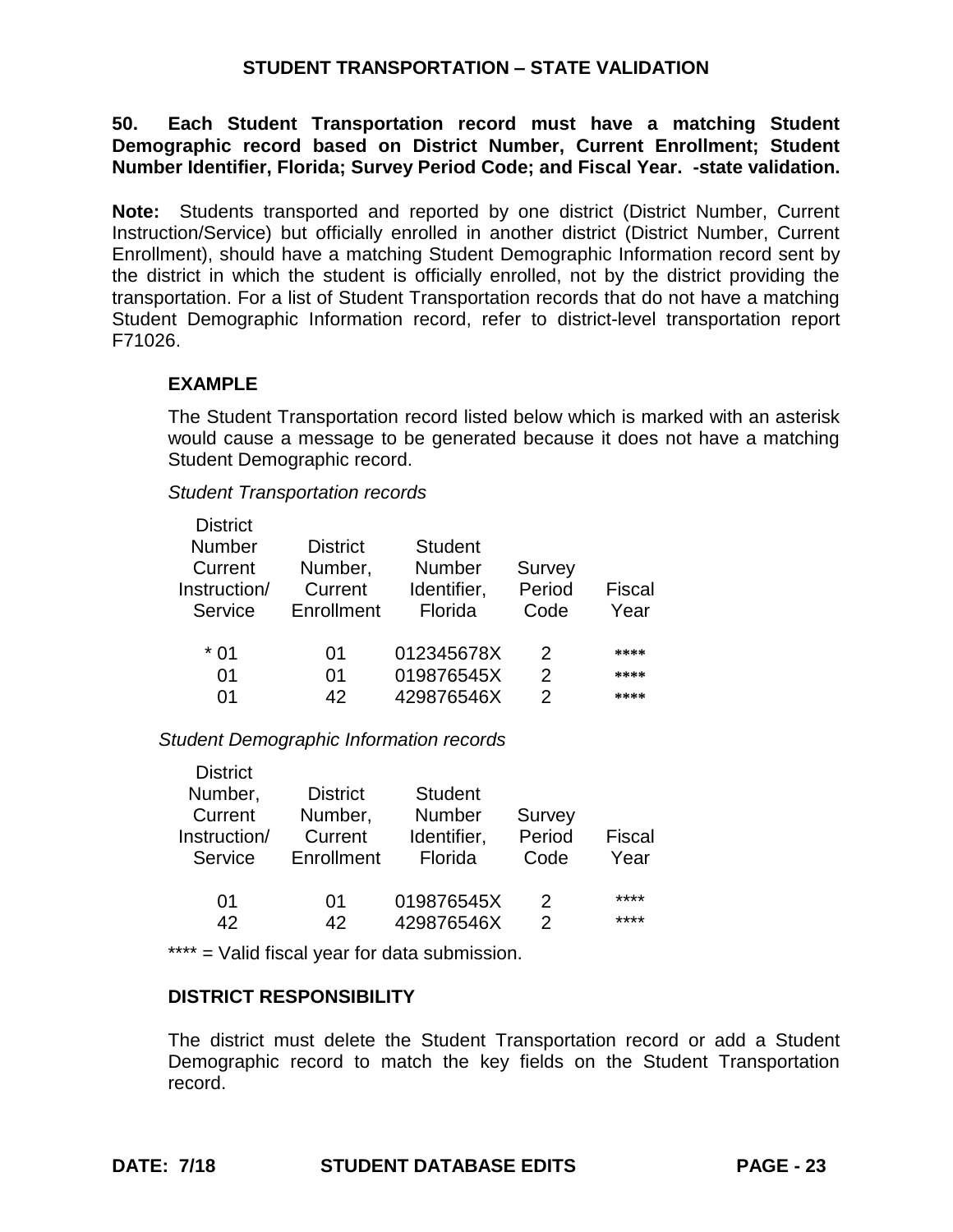# **51. If Transportation Membership Category = L, then there must be a matching Exceptional Student record where Exceptionality, Primary code is not L based on District Number, Current Enrollment; Student Number Identifier, Florida; Year and Survey Period Code. –state validation–**

Note: Students reported under Transportation Membership Category "M" can be Exceptional or non-Exceptional. Those exceptional students reported with code "M" must have a matching Exceptional Student record based on District Number, Current Enrollment; Student Number Identifier, Florida; Year and Survey Period Code.

# **EXAMPLE**

An error message would be generated for the Student Transportation record marked with an asterisk below because there is no matching Exceptional Student record.

# *Student Transportation records*

| <b>District</b> | <b>Student</b> | Transportation |
|-----------------|----------------|----------------|
| Number,         | Number         | Membership     |
| Enrollment      | Florida        | Category       |
| 01              | 012345678X     |                |
| * በ1            | 012345670X     |                |

# *Exceptional Student records*

| <b>District</b><br>Number,<br>Current<br>Enrollment | School<br>Number,<br>Current<br>Enrollment | <b>Student</b><br><b>Number</b><br>Identifier,<br>Florida | Exceptionality,<br>Primary |
|-----------------------------------------------------|--------------------------------------------|-----------------------------------------------------------|----------------------------|
| 01                                                  | 0021                                       | 012345678X                                                | С                          |
| በ1                                                  | 0021                                       | 012345679X                                                |                            |

# **DISTRICT RESPONSIBILITY**

The district must correct the Transportation Membership Category code on the Student Transportation record or submit a matching Exceptional Student record.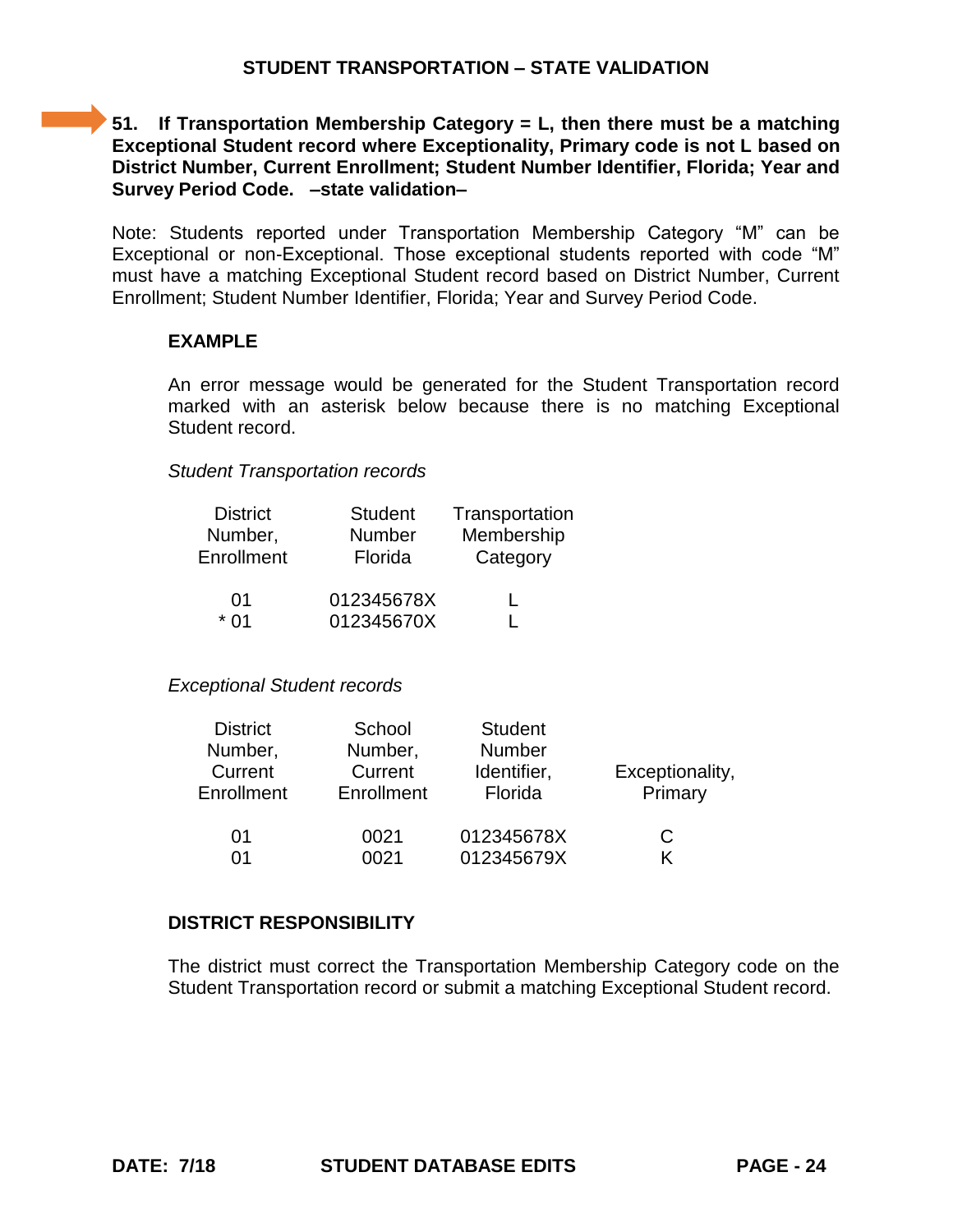# **STUDENT TRANSPORTATION – STATE VALIDATION**

**52. If Transportation Membership Category = L or M, then Grade Level on the matching Student Demographic Information record must be PK-12. The match should be made using the following elements: District Number, Current Enrollment; Student Number Identifier, Florida; Survey Period Code; and Year. –state validation-**

# **EXAMPLE**

An error message would be generated for the Student Transportation record marked with an asterisk below because Grade Level on the Student Demographic record is not PK-12.

*Student Transportation records*

| <b>District</b> | <b>Student</b> |                |
|-----------------|----------------|----------------|
| Number,         | Number         | Transportation |
| Current         | Identifier,    | Membership     |
| Enrollment      | Florida        | Category       |
| 01              | 012345678X     |                |
| * በ1            | 012345679X     | M              |

*Student Demographic Information records*

| <b>District</b> | School     | <b>Student</b> |       |
|-----------------|------------|----------------|-------|
| Number,         | Number,    | <b>Number</b>  |       |
| Current         | Current    | Identifier,    | Grade |
| Enrollment      | Enrollment | Florida        | Level |
| 01              | 0021       | 012345678X     | PK.   |
| ሰ1              | 0021       | 012345679X     | 30    |
|                 |            |                |       |

# **DISTRICT RESPONSIBILITY**

The district must correct the Transportation Membership Category code on the Student Transportation record or the Grade Level on the Student Demographic Information record.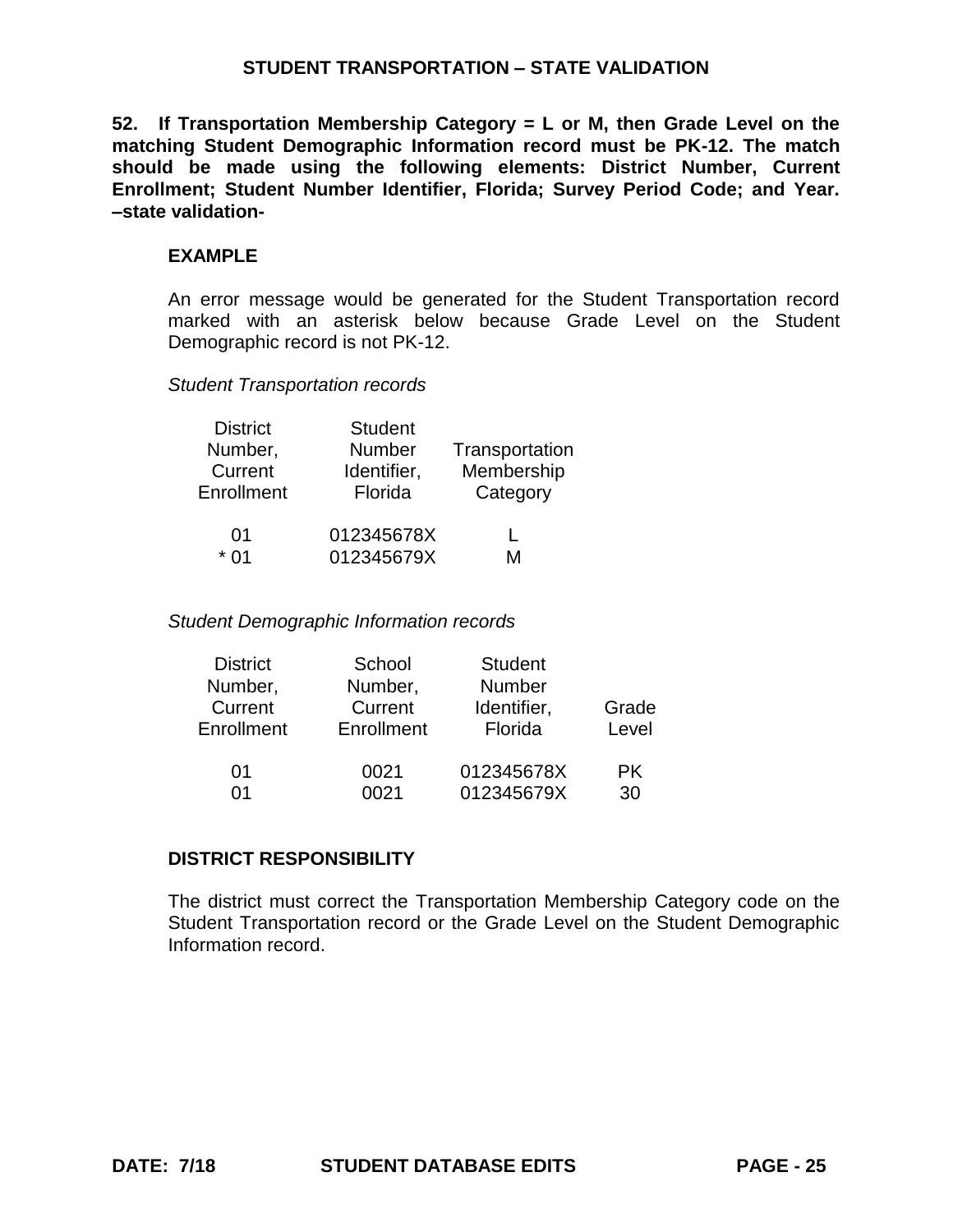## **STUDENT TRANSPORTATION – STATE VALIDATION**

**53. If Grade Level on the Demographic Information record is 07-12 then the Hazardous Walking Code must be 000000. The match is done using the following elements: District Number, Current Enrollment; Student Number Identifier, Florida; Survey Period Code; and Fiscal Year. –state validation-**

### **EXAMPLE**

An error message would be generated for the Student Transportation record with the asterisk because of the invalid association between Hazardous Walking Code and Grade Level.

#### *Student Transportation records*

| <b>District</b><br>Number,<br>Current<br>Enrollment | <b>Student</b><br>Number<br>Identifier,<br>Florida | <b>Survey</b><br>Period<br>Code | <b>Fiscal</b><br>Year | Hazardous<br>Walking<br>Code |
|-----------------------------------------------------|----------------------------------------------------|---------------------------------|-----------------------|------------------------------|
| 01                                                  | 012345677X                                         | 2                               | 0708                  | 000000                       |
| * በ1                                                | 012345676X                                         | 2                               | 0708                  | 123456                       |

### *Student Demographic Information records*

| <b>District</b> | <b>Student</b> |        |        |       |
|-----------------|----------------|--------|--------|-------|
| Number,         | <b>Number</b>  | Survey |        |       |
| Current         | Identifier,    | Period | Fiscal | Grade |
| Enrollment      | Florida        | Code   | Year   | Level |
|                 |                |        |        |       |
| 01              | 012345677X     | 2      | 0708   | 07    |
| 01              | 012345676X     | 2      | 0708   | 08    |

# **DISTRICT RESPONSIBILITY**

The district must review the records and correct the Hazardous Walking Code on the Student Transportation record or the Grade Level on the Student Demographic Information record.